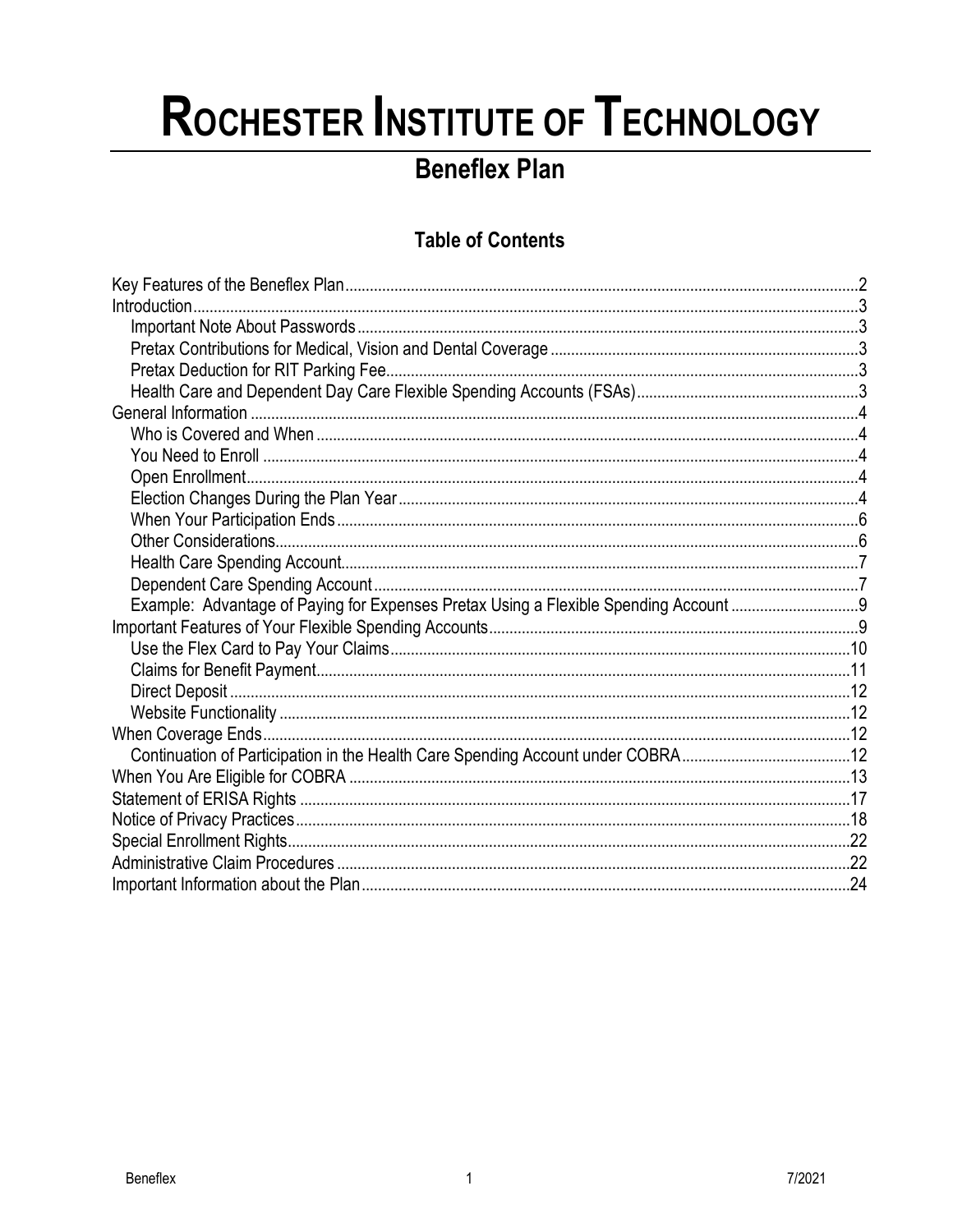## **Pretax Premium Contributions**

<span id="page-1-0"></span>• Your contributions to the RIT medical/prescription drug, vision and dental plans are deducted from your pay on a pretax basis. In addition, you can elect to pay your RIT parking fee by a pretax deduction from your paycheck; the fee will be applied in equal increments for the entire academic year.

## **Health Care Spending Account**

Contribute up to \$2,750 per year, on a pretax basis, to the Health Care Spending Account. Receive tax-free reimbursement of eligible health care expenses such as:

- Medical and dental deductibles
- Prescription drug copays

- Medical and dental copays
- Vision and hearing expenses
- Over the counter medications
- Other covered expenses that are taxdeductible

## **Dependent Care Spending Account**

Contribute up to \$5,000 per year, on a pretax basis, to the Dependent Care Spending Account. Receive tax-free reimbursement of eligible dependent care expenses that are necessary for both you and your spouse to work or attend school full-time. Expenses include:

• Child care centers

Nursery schools

• Family day care providers

Caregivers for a disabled dependent

• Child care givers

Care must be for a dependent child under age 13 or for a dependent who is disabled and incapable of self-support.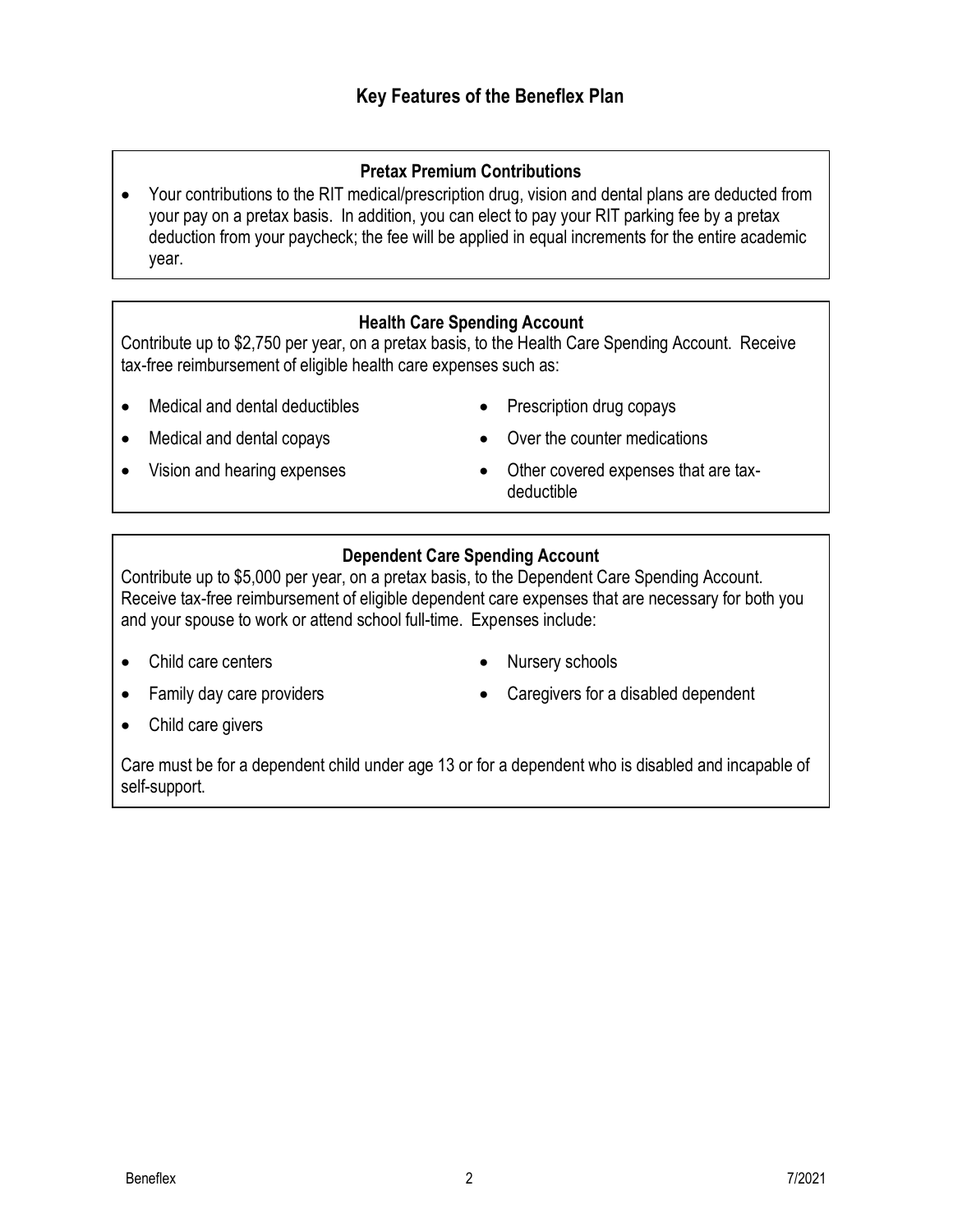*RIT reserves the right to modify or terminate all or any portion of the employee benefits package at any time with or without notice. Such changes automatically will apply to you and your employment relationship with RIT. Participation in these plans is provided to eligible employees and does not constitute a guarantee of employment, and requires continued employment and eligibility.*

## <span id="page-2-0"></span>**Introduction**

Under the Rochester Institute of Technology Beneflex Plan, most employees can use tax-free money for eligible expenses as outline below. These tax-free amounts mean you pay less in taxes and your spendable income increases by the amount of your tax savings. If your RIT income is not taxable (e.g., treaty wages, workers' compensation), you will not have any pretax deductions from your pay. In these cases, you will pay with after-tax dollars.

## <span id="page-2-1"></span>*Important Note About Passwords*

Password security is critical due to the confidential, private, and financial data that is available online. The employee/participant/covered family member is responsible for maintaining security of their passwords and adhering to RIT information security polices and standards.

## <span id="page-2-2"></span>*Pretax Contributions for Medical, Vision and Dental Coverage*

If you elect medical, vision, and/or dental coverage, you are required to pay a portion of the cost. Your contributions for medical, vision and dental coverage are automatically deducted from your pay on a pretax basis. Refer to the Medical, Vision, and/or Dental summaries for details about the plans.

## <span id="page-2-3"></span>*Pretax Deduction for RIT Parking Fee*

You can elect to pay your RIT parking fee by a pretax deduction from your paycheck; the fee will be applied in equal increments for the entire academic year. Refer to the RIT Parking and Transportation at [www.rit.edu/Parking](http://www.rit.edu/Parking) for details about parking, fees, and how to sign up or pretax deduction.

## <span id="page-2-4"></span>*Health Care and Dependent Day Care Flexible Spending Accounts (FSAs)*

You may choose to open a *Health Care Spending Account* (HCSA) and/or a *Dependent Day Care Spending Account (DCSA)*. Under the HCSA, you can pay your portion of health care expenses not covered by your medical, vision, and/or dental plan, such as copays. Under the DCSA, you can pay for eligible dependent care expenses, such as day care for your dependent children.

Through these accounts, you select a certain amount of your earnings to be payroll deducted before taxes are calculated on your pay. This tax-free deducted amount is placed in your Health Care Account and/or Dependent Day Care Account and can be used to pay eligible health care and dependent care expenses.

It is important to estimate your health care and dependent care expenses carefully. Under Federal law, if you do not use all the money put into a health care or dependent care account by the end of any year, *you will lose this money*. But with thoughtful planning, you can minimize this risk.

This summary addresses important topics about the Flexible Spending Accounts, which is referred to as "Beneflex" in this summary.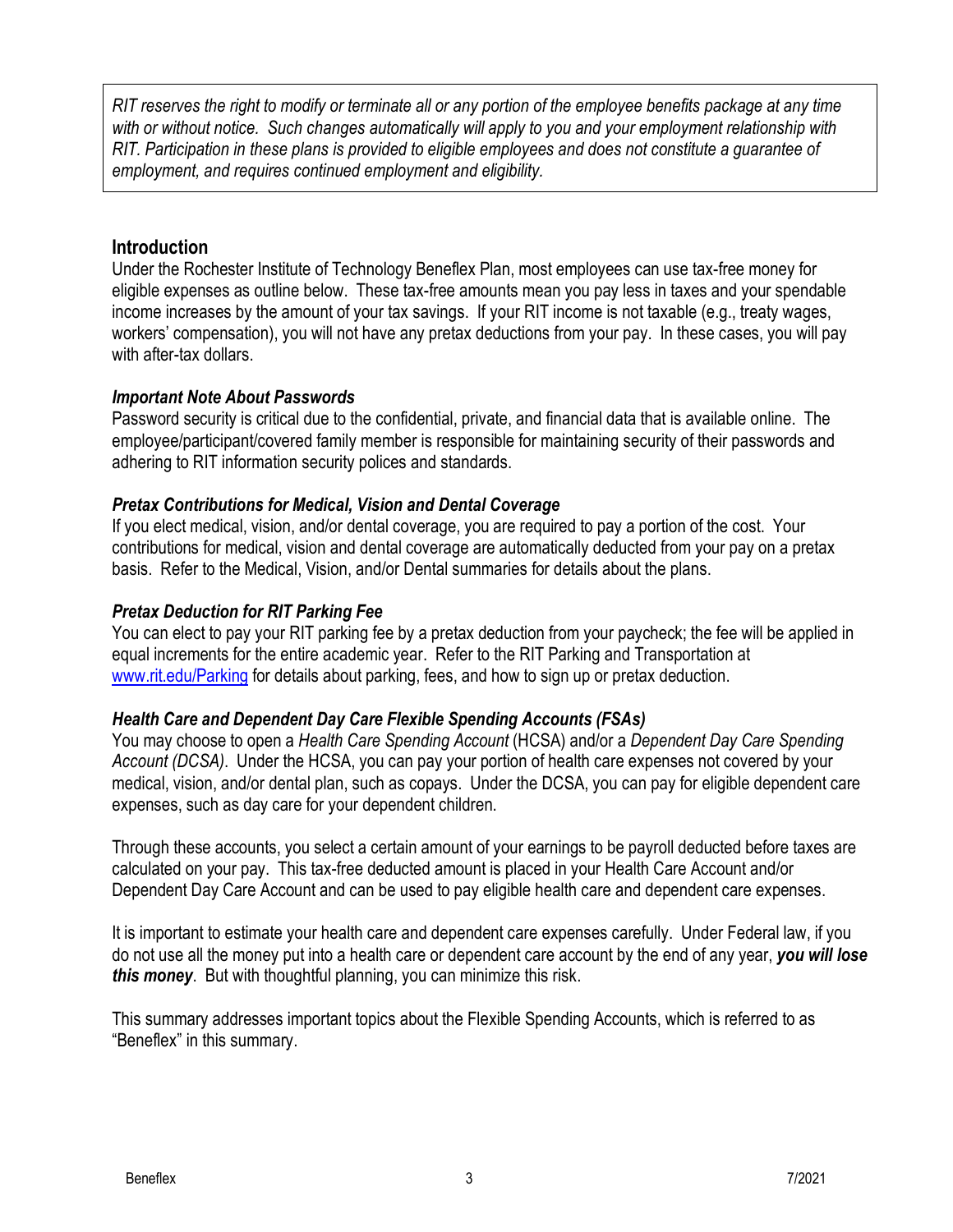## <span id="page-3-0"></span>**General Information**

## <span id="page-3-1"></span>*Who is Covered and When*

Regular full-time and part-time employees are eligible to participate in the Plan for pretax health care contributions. In addition, adjunct employees are eligible to participate in the Plan for pretax health care contributions in terms in which they work. If the employee's paycheck is not large enough to take the employee contributions, they will be billed by RIT's billing administrator. All regular full-time and part-time employees who are scheduled to work 750 or more hours per year are eligible to participate in the Health Care and/or Dependent Day Care Spending Accounts. Participation can begin on the first day of the month on or after your date of hire.

## <span id="page-3-2"></span>*You Need to Enroll*

If you want to participate in the Health Care or Dependent Care Spending Accounts, you need to complete the enrollment form and return it to the Human Resources Department within 31 days of your date of employment.

It is important for you to return the completed enrollment form within 31 days of your employment. If you wait beyond the 31 days to enroll, you will not have another opportunity to enroll until the next open enrollment, or if you have a qualified change in status event.

## <span id="page-3-3"></span>*Open Enrollment*

If you do not enroll in Beneflex when you are first eligible, you will not have another opportunity to enroll until the next open enrollment period (unless you have a qualified change in status event). Open enrollment will be held once a year.

During open enrollment, all employees wanting to participate in the HCSA and/or DCSA must enroll *each year*, even if you already are a Plan member. The contribution rates you selected for the prior year do *not*  automatically stay at the same level for the following year.

When you re-enroll you may select the same contribution rate as for the previous year or you may change the amount you contribute to either or both accounts. Changes will not be allowed at any other time during the year unless you experience a qualified change in status event.

## <span id="page-3-4"></span>*Election Changes During the Plan Year*

In general, once you have enrolled in the Plan, you cannot change your elections or withdraw from the Plan until the beginning of the next plan year. However, pursuant to federal regulations, you may be able to make mid-year election changes if you meet certain criteria, as explained below. Your requested election change must be consistent with the reason for the change, as defined by the Internal Revenue Service. For example, it would be consistent for an employee without a DCSA to enroll in the DCSA after the birth of a child. Changes must be made within 31 days after the event that gives you the right to make a new election, except that in the case of a DCSA mid-year election change, changes must be made within 60 days after the date of the event that gives you the right to make a new election. The Plan Administrator may require you to submit certain documentation related to your reason for making a mid-year election change.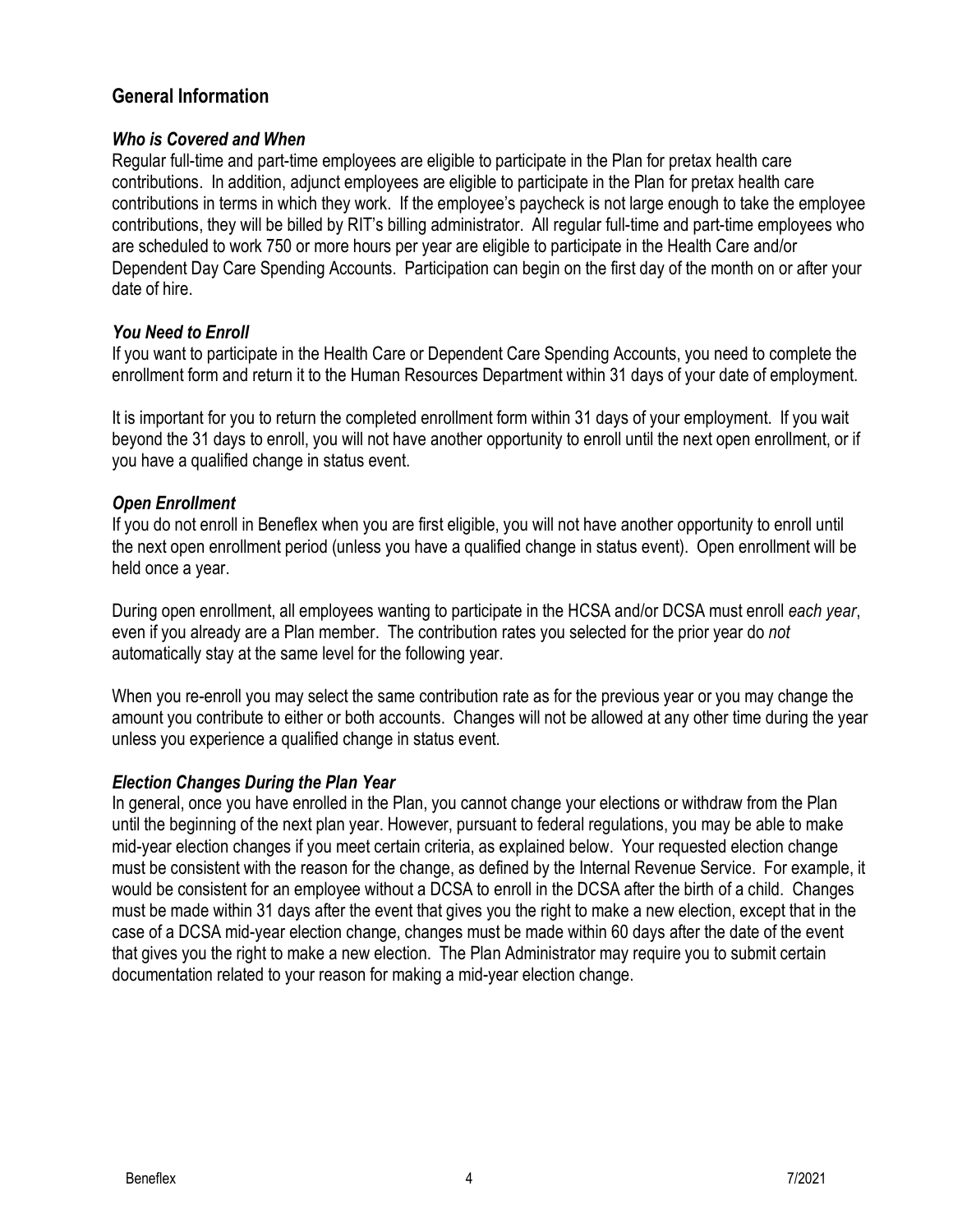Your Beneflex elections may be changed – consistent with the event - to reflect the following events:

## *1. Qualified Change in Status*

The following events constitute a qualified change in status:

- a change in legal marital status: for example, a marriage or divorce
- a change in the number of dependents: for example, the birth of a child, an adoption, a death, and so on
- you, your spouse or your child become eligible for continued health coverage under federal law (COBRA) or similar state law
- you, your spouse or your child become entitled to or lose Medicare or Medicaid coverage

## *2. Change in Employment Status*

The following events constitute a change in employment status where they affect you or your spouse or child:

- termination of employment
- commencement of employment
- commencement or return from an unpaid leave of absence
- change in employment classification that makes the person either eligible or ineligible to participate in a plan (for example, a change from full-time to part-time status, or the reverse, if such a change affects one's eligibility to participate in a plan).

## *3. Changes in Dependent Care Flexible Spending Account*

You may make a change in your elections under the Dependent Care Spending Account consistent with the following types of coverage changes:

- If you obtain a new child care provider, you may change your election to reflect the cost of the new provider (who is not a family member)
- If the number of hours worked by the child care provider changes, you may change your election to reflect the new number of hours (e.g. if less care is needed because the child starts school mid-year, a new election can be made to reflect the lower number of child care hours required.)
- Any other change allowable under IRS regulations

## *4. Health Insurance Portability and Accountability Act of 1996 (HIPAA)*

Losing eligibility for coverage under a non-RIT plan may allow you to exercise special enrollment rights provided by HIPAA and make a mid-year election change.

**NOTE**: You may not reduce your election amount to an amount less than either your then-current account balance or your year-to-date contributions.

With respect to a Health Care Spending Account, a change to your election constitutes the end of your prior election period and the beginning of a new election period. Expenses incurred during the period prior to the election change are subject to the initial Health Care Spending Account election amount; expenses incurred during the period after the election change are subject to the new Health Care Spending Account election amount.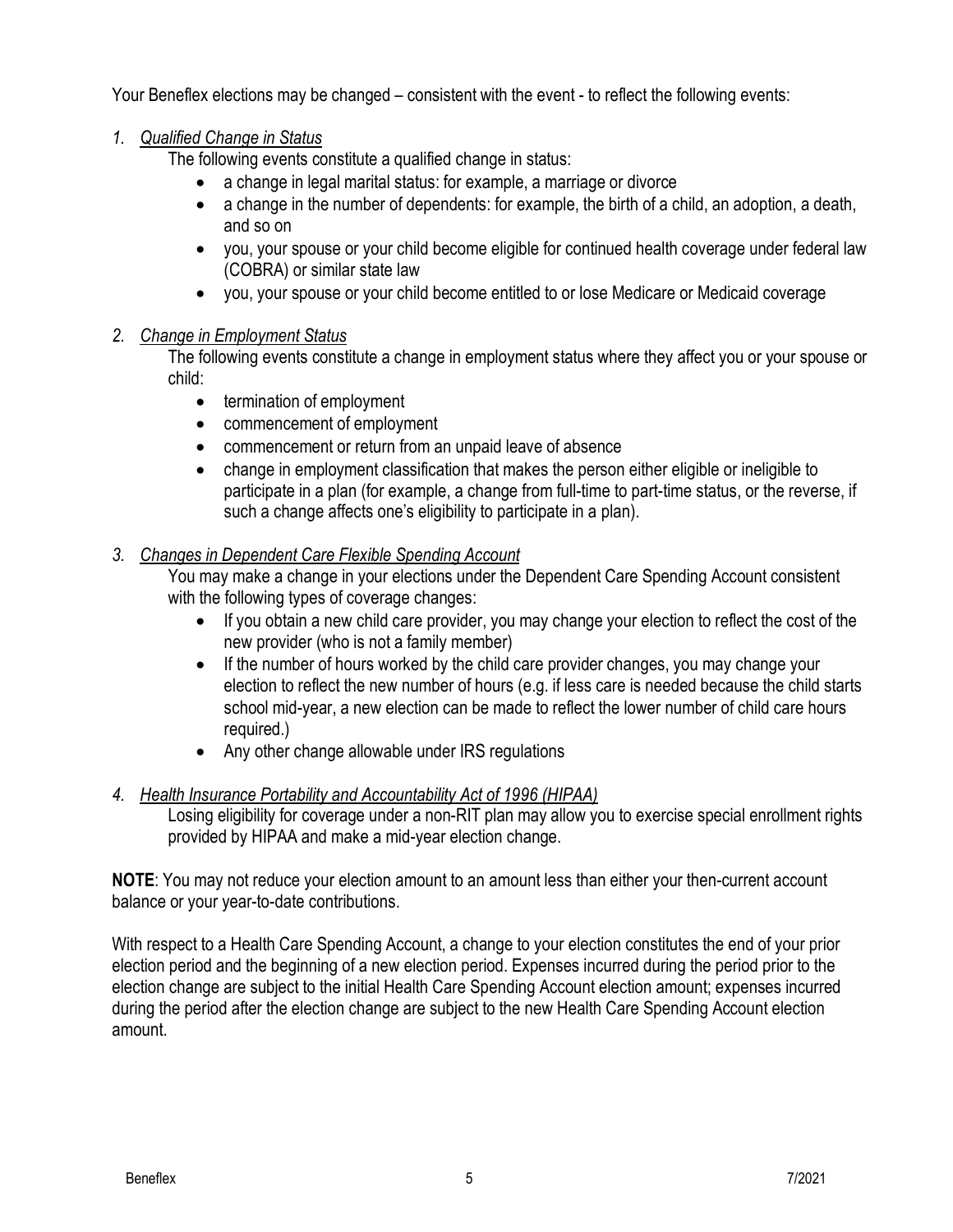## <span id="page-5-0"></span>*When Your Participation Ends*

For medical, vision and dental pretax premiums, your participation ends when your participation in the medical, vision, and/or dental plan ends.

Your Beneflex participation ends

- On your termination date\*;
- On your termination date under the RIT Severance Plan (coverage does not continue during the severance period, unless you elect coverage under COBRA-Health Care Spending Account only);
- On the date you retire;
- On the date you no longer meet the Plan's eligibility requirements; this includes transfer to an employment category that is not eligible for coverage under the Plan, such as part-time employees and adjunct faculty;
- On the date you stop making required contributions;
- On the date you die: or
- On the date RIT discontinues the Plan.
- *\* Special Note for 9-month faculty:*
	- *Participation will end on June 30 for a faculty member on a 9-month contract, provided that the faculty member works until the end of the contract period, and the contract is not being renewed for the following academic year;*
	- *Participation for a faculty member on a 9-month contract will continue during the summer between the two academic years, provided that the contract is being renewed for the following academic year.*

*IMPORTANT NOTE*: If you cancel participation (change your contribution amount to **zero**) in a flexible spending account during the plan year, you will not be eligible for reimbursement for claims with dates of service after the cancellation date. For example, if you cancel participation (stop contributing to the plan) August 31, you would not be eligible for reimbursement for claims with dates of service between September 1 and December 31.

See the section "Continuation of Participation in the Health Care Spending Account Under COBRA" for details on extending Health Care Spending Account coverage after termination of employment.

#### <span id="page-5-1"></span>*Other Considerations*

Neither the contributions toward your health care coverage, parking fee, or the dollars you set aside into your FSAs will be taxed for Social Security purposes. If your salary is at or below the Social Security taxable wage base, your Social Security wages for the year will be lower, which could result in slightly lower Social Security benefits in the future. For most people, though, the tax savings will more than outweigh any small reduction in Social Security benefits.

Your other salary-based benefits, such as retirement plan [403(b)] contributions and life insurance, will not be affected by this reduction in your taxable salary.

Pretax contributions toward your medical, vision and dental insurance coverages, parking fee, and reimbursement amounts paid from your FSAs cannot be claimed on your personal income tax return.

The tax-savings features of Beneflex are based on current federal tax laws. The Plan could be modified or terminated as a result of future action by Congress or the Internal Revenue Service.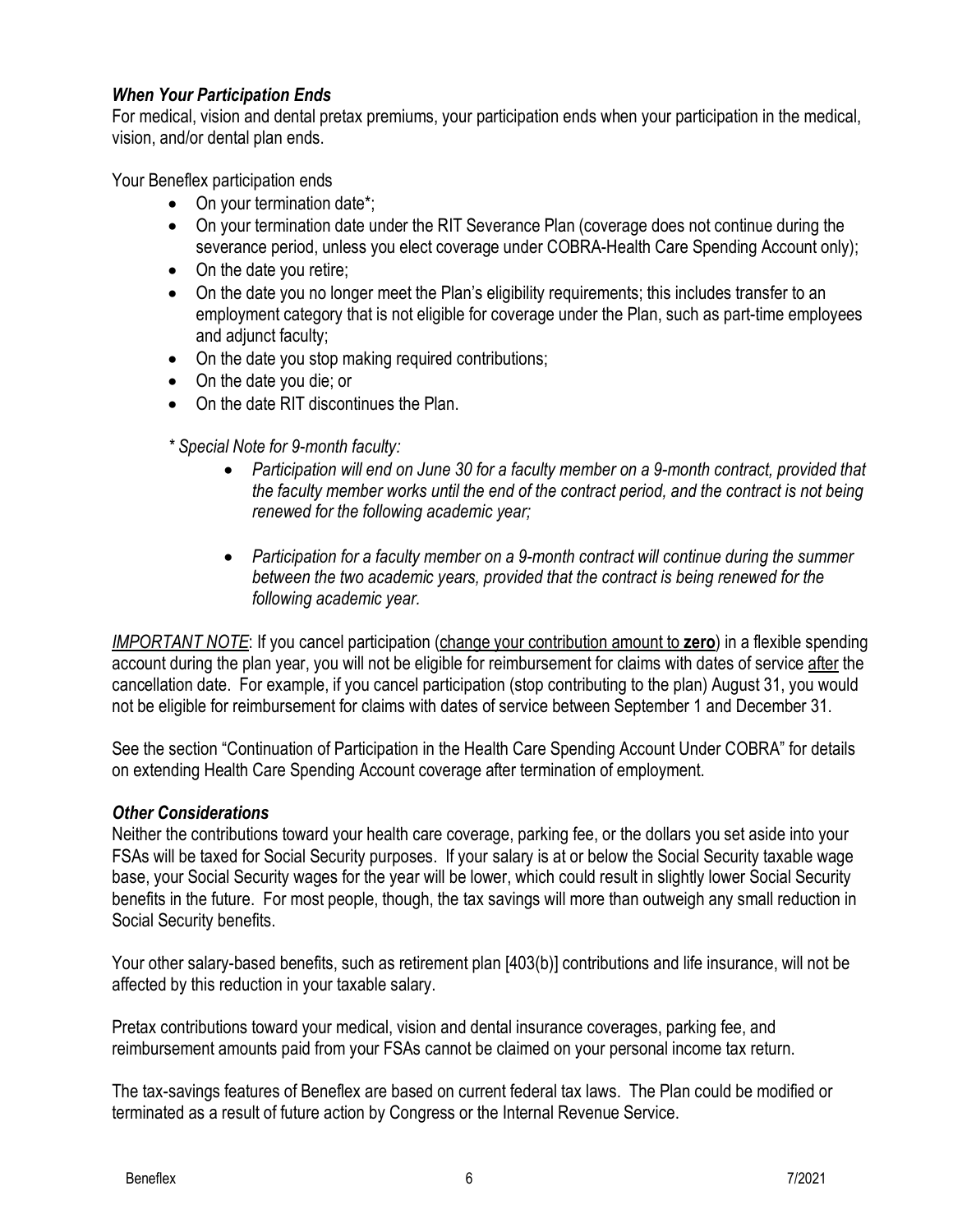## <span id="page-6-0"></span>*Health Care Spending Account*

Money in your Health Care Spending Account may be used to reimburse you for eligible health care expenses *for eligible family members*. An eligible family member includes your spouse and your children and stepchildren up to the age of 26.

You may be reimbursed for health care expenses that are not covered or are not fully reimbursed by RIT's medical, vision, and dental plans, or other coverage you may have. Such expenses can include deductibles, copays and any expenses not covered or not reimbursed by your medical, vision, or dental plan; vision and hearing care expenses including routine exams, prescription glasses and sunglasses, contact lenses, and hearing aids; and any other expenses that would normally qualify as itemized deductions for purposes of federal income tax. By law, premiums you pay for coverage under medical, vision or dental programs are not eligible for reimbursement.

In addition, effective January 1, 2020, many over-the-counter (OTC) drugs can be paid for with pre-tax dollars through RIT's Beneflex Plan. This could be very beneficial to you, as you could save federal, state, and FICA taxes on your OTC expenses. OTC drugs include many drugs that used to be prescription drugs, such as Claritin and Advil, as well as items like cold or cough medicine, pain relievers, allergy medications, and antacids. In addition, under the Coronavirus Aid, Relief, and Economic Security Act (CARES) certain menstrual care products (e.g., pads and tampons) are considered eligible expenses. OTC items that are merely beneficial to your general health are not be covered through Beneflex, and include vitamins, toiletries (toothpaste, mouthwash, etc.), cosmetics, and nutritional or dietary supplements.

If you decide to contribute to your Health Care Spending Account, you may contribute up to \$2,550 of your pay each year. If your spouse is employed (including those employed at RIT), he or she can participate in his or her employer's health care flexible spending account program without the type of combined absolute maximum that applies to dependent care spending accounts (described below).

Before deciding how much to contribute to the Health Care Spending Account, you may want to first consider your health care expenses from last year. You can use last year's expenses as your guide for estimating this year's expenses. Consider your health and your family's health, and that some expenses incurred last year like maternity or surgery—may not apply this year. Also, consider the coverage provided last year and this year by RIT's medical, vision and dental plans or other coverage you may have.

Keep in mind that if you do not use all the money in your health care account for eligible expenses by the deadline, you will lose this money. Also, all expenses submitted for reimbursement must be incurred during your participation period – the date you joined the plan through the March 15 of the following calendar year (under the IRS grace period rules, described later in this summary).

For information on eligible health care expenses, contact the Beneflex administrator – Lifetime Benefit Solutions (LBS) – or see Internal Revenue Service Publication 502, which is available on the IRS website: [http://www.irs.gov/pub/irs-pdf/p502.pdf.](http://www.irs.gov/pub/irs-pdf/p502.pdf)

## <span id="page-6-1"></span>*Dependent Care Spending Account*

You may open a Dependent Care Spending Account for:

- Children under 13 who you claim as dependents for federal income tax purposes *or*
- Your spouse, children of any age or other dependents who are disabled, incapable of self-support (or who need full-time attention) and who are at home at least eight hours each day.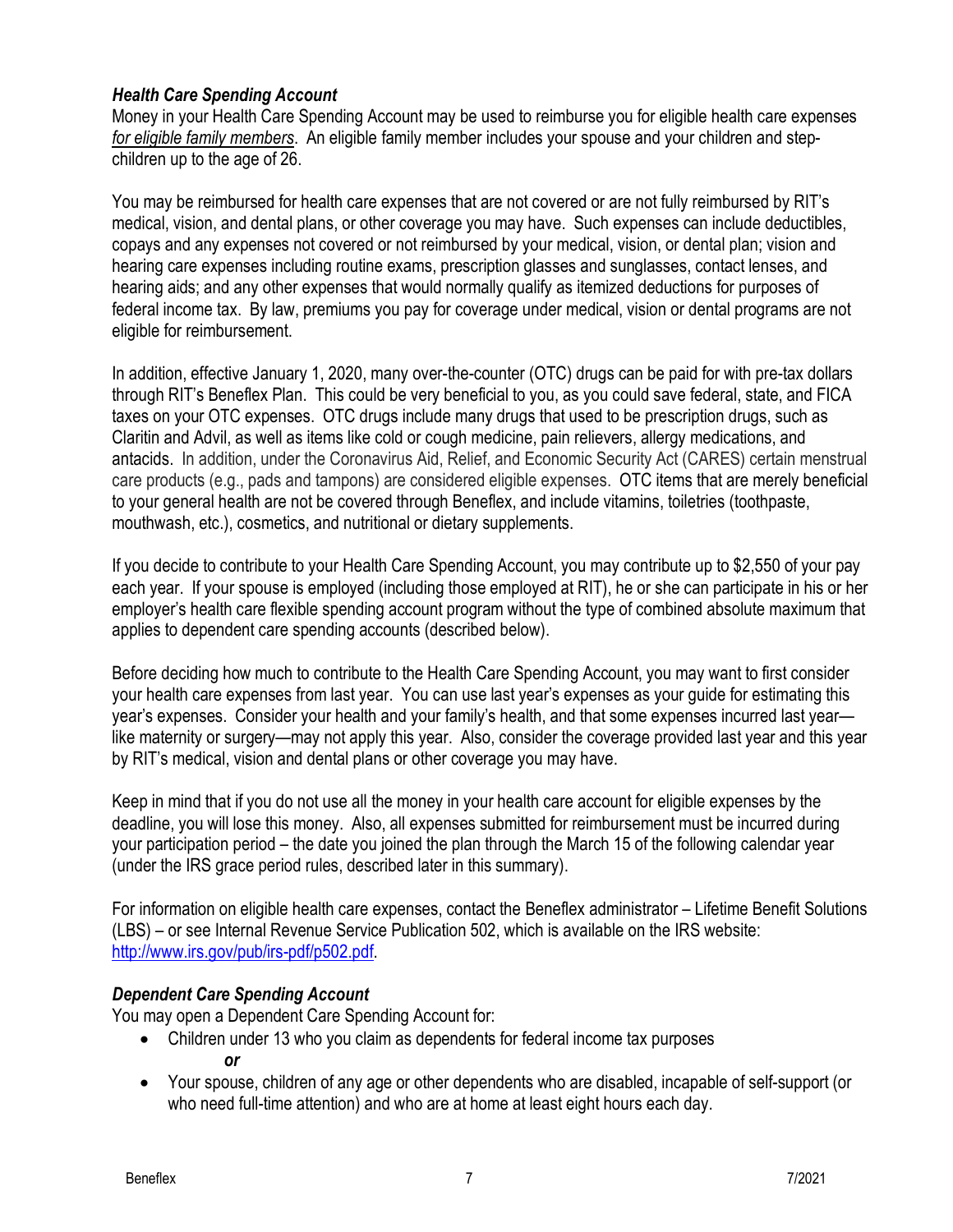If you are married, you may have a dependent care spending account only if both you and your spouse work during the time your children receive care, unless your spouse is a full-time student or qualifies for dependent care because of a disability. You also may open a dependent care spending account if you are single with an eligible child.

A dependent care spending account will reimburse you for amounts spent on qualified expenses for the care of a dependent that allows you and your spouse (if applicable) to work or attend school full-time, including:

- Child care, in or out of your home;
- Approved day care centers;
- Home care specialists who care for the disabled; and
- Approved centers that care for the disabled.

*Expenses paid to a provider who does not claim the payment as income may be determined ineligible for taxfree reimbursement by the IRS.*

To estimate your qualified dependent care expenses, multiply your weekly qualified dependent care expenses by the number of weeks such care is required each year. The absolute maximum you may contribute to a dependent care account for any year, on a pretax basis, equals the lesser of

- The earned income of you or your spouse
	- *or*
- \$5,000
	- *or*
- \$2,500, if you and your spouse file separate tax returns.

By law, if your spouse participates in a dependent care flexible spending account through his or her employer (including RIT), your and your spouse's combined contributions cannot exceed the \$5,000 or \$2,550 absolute maximum described in the preceding paragraph.

It is important for you to know that, under current tax law, qualified dependent care expenses that you pay on an after-tax basis may qualify for a credit on your federal income tax return. Therefore, the tax savings for some people may be greater if they pay for dependent care on an after-tax basis rather than on a pretax basis under a dependent care account. For others, the tax savings will be greater under a dependent care account. For more information, you should check with a financial advisor or tax professional.

Keep in mind that if you do not use all the money put into a dependent care account by the end of any year, you will lose this money. Also, all expenses submitted for reimbursement must be incurred during that calendar year regardless of when the expense is billed or paid.

For information on eligible dependent care expenses, contact the Beneflex administrator – Lifetime Benefit Solutions (LBS)– or see Internal Revenue Service Publication 503, which is available on the IRS website: [http://www.irs.gov/pub/irs-pdf/p503.pdf.](http://www.irs.gov/pub/irs-pdf/p503.pdf)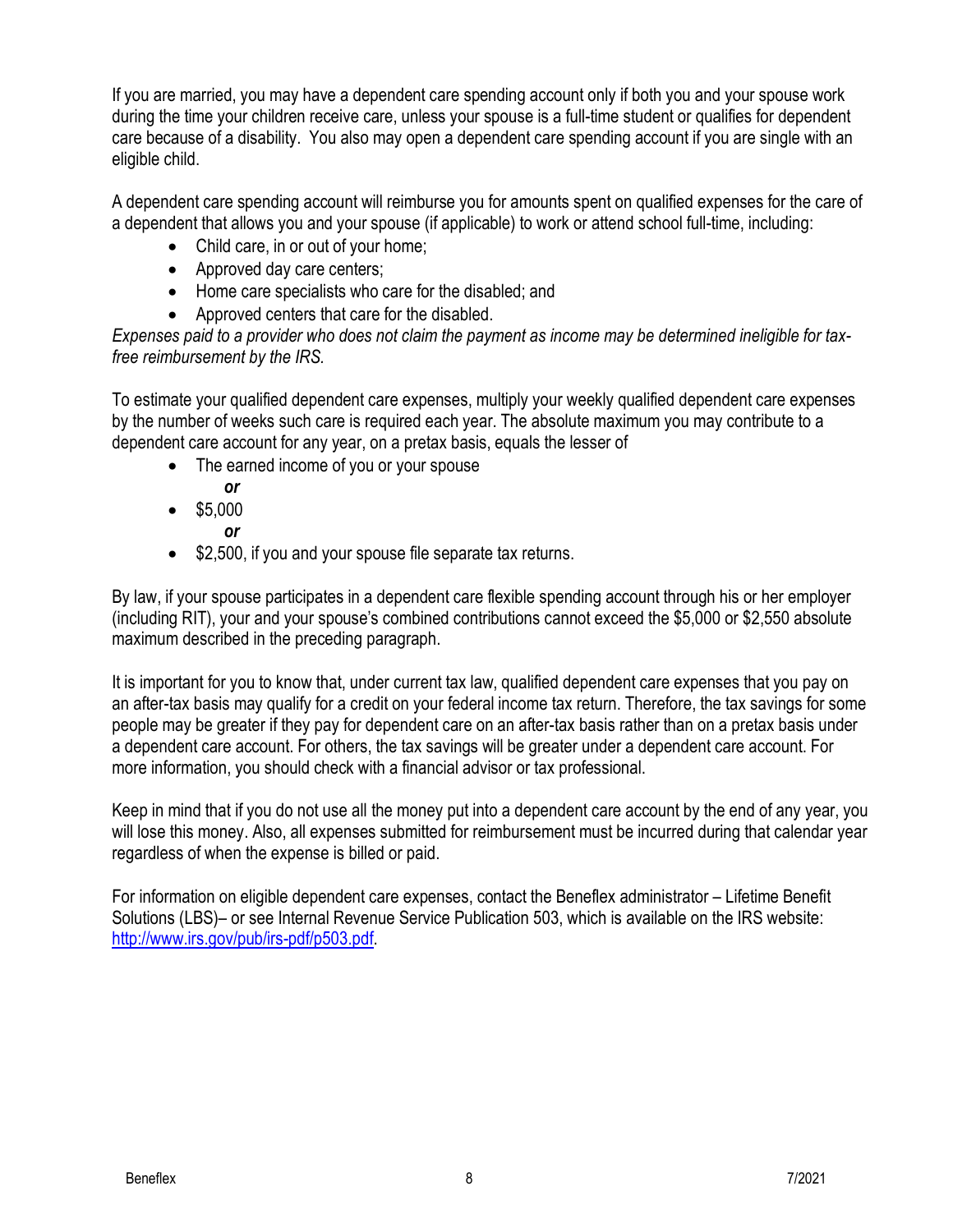|                                          | <b>HCSA</b>                |                               | <b>DCSA</b>         |                               |
|------------------------------------------|----------------------------|-------------------------------|---------------------|-------------------------------|
|                                          | <b>With</b><br><b>HCSA</b> | <b>Without</b><br><b>HCSA</b> | With<br><b>DCSA</b> | <b>Without</b><br><b>DCSA</b> |
| <b>Annual Base Salary</b>                | \$30,000                   | \$30,000                      | \$30,000            | \$30,000                      |
| <b>HCSA/DCSA annual contribution</b>     | $-$2,550$                  | \$0                           | $-$5,000$           | <u>\$0</u>                    |
| <b>Taxable Salary</b>                    | \$27,500                   | \$30,000                      | \$25,000            | \$30,000                      |
| Federal income tax (estimated)           | $-$5,500$                  | $-$6,000$                     | $-$5,000$           | $-$6,000$                     |
| Social Security and Medicare tax (7.65%) | $-$2,103$                  | $-$2,295$                     | $-$1,913$           | $-$2,295$                     |
| State income tax (estimated)             | $-$2,007$                  | $-$2,205$                     | $-$1,838$           | $-$2,205$                     |
| After-tax expenses                       | \$0                        | $-$2,550$                     | \$0                 | $-$5,000$                     |
| Take-home salary                         | \$17,890                   | \$17,000                      | \$16,250            | \$14,500                      |
| <b>Tax Savings</b>                       | \$1,050                    |                               | \$1,750             |                               |

## <span id="page-8-0"></span>*Example: Advantage of Paying for Expenses Pretax Using a Flexible Spending Account*

## <span id="page-8-1"></span>**Important Features of Your Flexible Spending Accounts**

Once you select the amount you will be contributing to your accounts, you cannot change or stop the amount you are contributing during the plan year unless a change in family status occurs.

Other than for a qualified change in status, changes in your contribution amount may only be made *once each year* during the open enrollment. You elect each year, during the open enrollment, whether or not to participate and, if you participate, the amount you will contribute to each account. All open enrollment changes will take effect on January 1.

If you do not enroll *each year* during open enrollment, you will not be able to participate during the next year, even if you participated previously.

If you contribute to both accounts, you cannot use money from the health care account to pay for dependent care expenses, and vice versa. Money from the dependent care account can only be used for dependent care expenses and money from the health care account can only be used for health care expenses.

Your contributions to the FSAs will be payroll deducted, on a pretax basis, from each paycheck and will be credited to your account each pay period.

The maximum amount of reimbursement available at any time from the health care account will equal your annual elected contribution *less any amounts already reimbursed*. Of course, once you receive the maximum reimbursement, you would continue to have payroll deductions for the account for the rest of the plan year. However, you would not be eligible for any further reimbursement since you would have already received your entire election amount.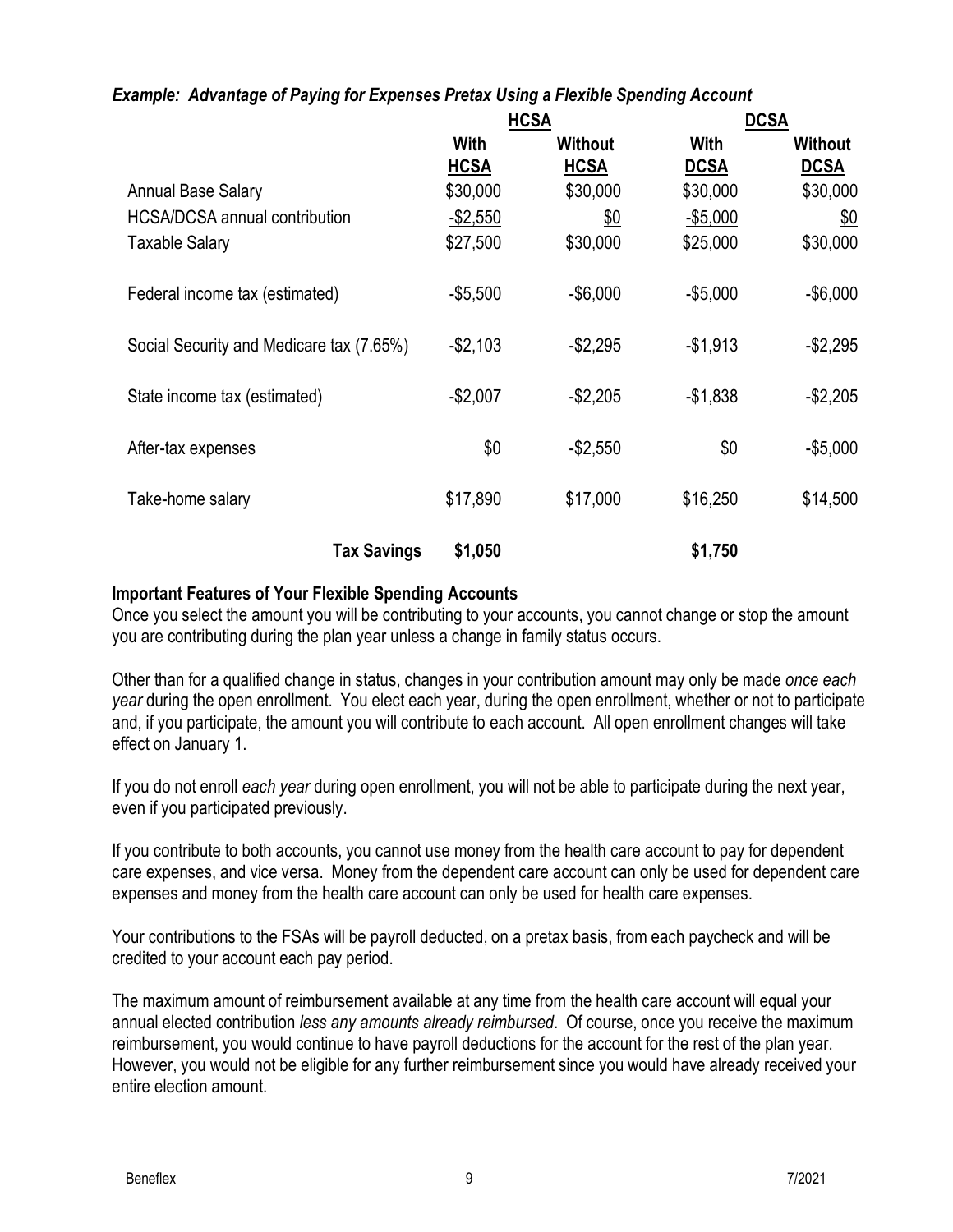Expenses reimbursed through your health FSA cannot be claimed as a deduction on your income tax return or reimbursed later through a health care plan. *Only the part of a bill not covered by any health insurance will be reimbursed.*

The maximum amount of reimbursement available at any time from the dependent care account will equal your actual account balance at the time of reimbursement. If you request more than the amount in your account, you will be reimbursed up to the account balance, with remaining amounts being reimbursed as your contributions accumulate.

Remember, you cannot use both the Federal dependent care tax credit and dependent care FSA for the same dependent care expenses.

## <span id="page-9-0"></span>*Use the Flex Card to Pay Your Claims*

When you join Beneflex, LBS, the administrator, will automatically send you two "Flex Cards." The Flex Card is a convenient way for you to pay for your health care and dependent day care expenses. It automates the process of paying for your eligible expenses by paying your provider at the point of service. This way, you avoid having to pay cash for your service and waiting for your reimbursement check to arrive.

Instead, you simply use your Flex Card for eligible expenses wherever MasterCard is accepted, from physician and dental offices to pharmacies and vision care providers, as well as at certain dependent day care providers. Your contributions for these eligible expenses are first deducted from your paycheck and then added to your Beneflex account to fund your Flex Card. You may use your Flex Card as often as you like to pay for your eligible expenses.

*How it works:* When you seek eligible services (such as doctor's office visit, prescription or over-the-counter drugs, eyeglasses or contacts), present your Flex Card and the charge will automatically be deducted from your pretax account after your card has been swiped. If requested, indicate that this is a credit card, and not a debit card. You do not need a PIN when you use your Flex Card, and you cannot withdraw cash with your card.

Here is some important information you need to know about using the Flex Card:

- The Flex Card is programmed to be used only at approved health care and dependent care providers. If you attempt to use it elsewhere, it will not be accepted.
- It is critical that you save your receipts and supporting detailed information from each Flex Card transaction, as your Beneflex claims are subject to review and audit, especially certain pharmacy and overthe-counter drug claims. LBS will conduct audits during the year, as required by the Internal Revenue Service.
- You should also save claim reimbursement documentation since LBS does not retain this beyond the current year.
- Be sure to use your Flex Card for eligible expenses only. If you are purchasing both allowable and nonallowable items, such as at the pharmacy, please separate your items and use your Flex Card for allowable expenses only.
- If you inadvertently pay for a non-allowable expense with your Flex Card, you will be required to repay the non-allowable amount back to keep your account tax-free.
- Your Flex Card can be used only for the portion of the health care service or supply that is not being reimbursed from a health or dental plan. You will typically use it for copays, coinsurance and deductibles, and for items such as over-the-counter drugs that are not covered by health plans.
- You can submit a claim form for reimbursement if you do not have your Flex Card with you when you incur an eligible expense and pay for it. Reimbursements are typically processed weekly with a \$30 minimum payment amount.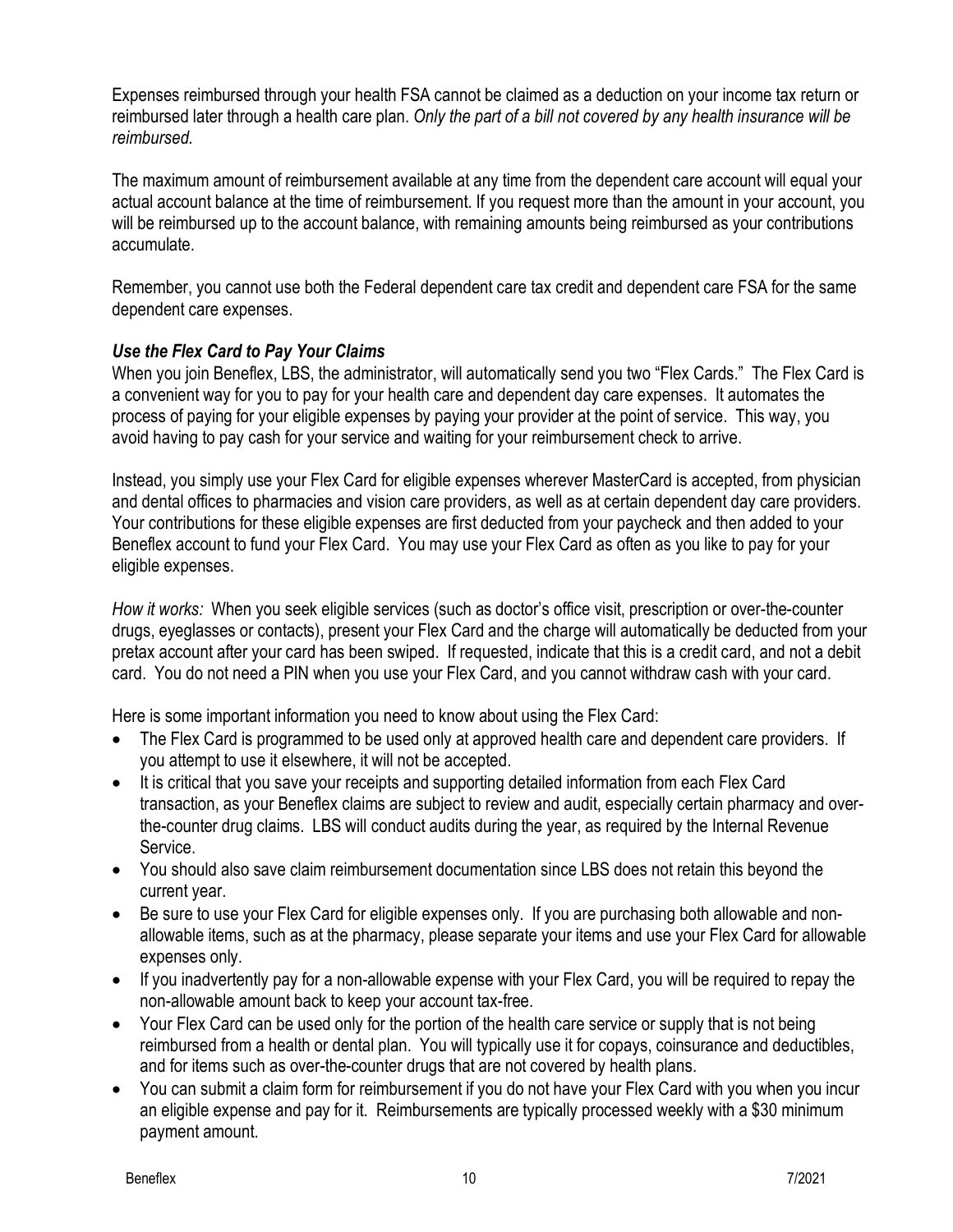Two Flex Cards will automatically be sent to you when you enroll in Beneflex; there is a card for you and one for an eligible family member (e.g., your spouse). Please be sure to sign the back of your card; if you give a card to an eligible family member, have your family member sign the back of the card with his/her signature. LBS has informed us that the family member using an additional card should not have a problem as long as he/she has signed the card with his/her own signature; they have advised us that this is standard procedure.

If you wish to have an additional card for another eligible dependent, you may request one by completing the "Request Form for Issuance of LBS Flex Card to Dependent" found on the HR website, and mailing it to LBS at the address indicated on the form. It takes several weeks to receive additional cards, so be sure to do this as soon as possible once you have enrolled in Beneflex.

## <span id="page-10-0"></span>*Claims for Benefit Payment*

You are responsible for retaining records of all FSA expenses. LBS is not responsible for retaining copies of your receipts. If you do not use the Flex Card to pay for your eligible expenses, you can complete a claim form for reimbursement.

Beneflex claim forms are available on the RIT Human Resources web page, or at the Human Resources Department. You can submit claims only for eligible expenses that have been incurred after your Beneflex participation begins and before March 15 of the following calendar year. You have until March 15 because RIT has adopted the grace period allowed by the IRS.

If you sign up for Beneflex in a subsequent year and still have funds in your prior year account, any reimbursements will first come from the prior year account. For example, if you incur an eligible health care expense on January 30, 2020, your claim for that expense will be paid from your remaining 2019 account, if any, before the 2020 account.

If you cancel participation (change your contribution amount to **zero**) in a flexible spending account during the plan year due to a qualifying event, you will not be eligible for reimbursement for claims with dates of service after the cancellation date. For example, if you cancel participation (stop contributing to the plan) August 31, you would not be eligible for reimbursement for claims with dates of service between September 1 and the following March 15.

All claims for a calendar year must be submitted by April 30 of the following year. For example, claims for services during 2020 and through March 15, 2021 must be submitted by no later than April 30, 2022.

Health care expenses must be submitted first to any medical, dental, vision, prescription drug or other health plan in which you participate. Once that plan has paid its share, if any, the remainder can be submitted for reimbursement from your health care Beneflex account. When you file your Beneflex claim, you will need to attach the Explanation of Benefits (EOB) from your health plan showing how much that plan has paid and how much you are responsible for paying. If an eligible expense is not of a kind covered by any other plan (e.g. dental services if you do not have dental plan coverage), then you need to attach a written statement from the provider of the service (e.g. the dentist) which shows:

- the date, description and amount charged for the service
- the name and address of the provider
- the name, relationship and date of birth of the person for whom the service was rendered (you or your dependent).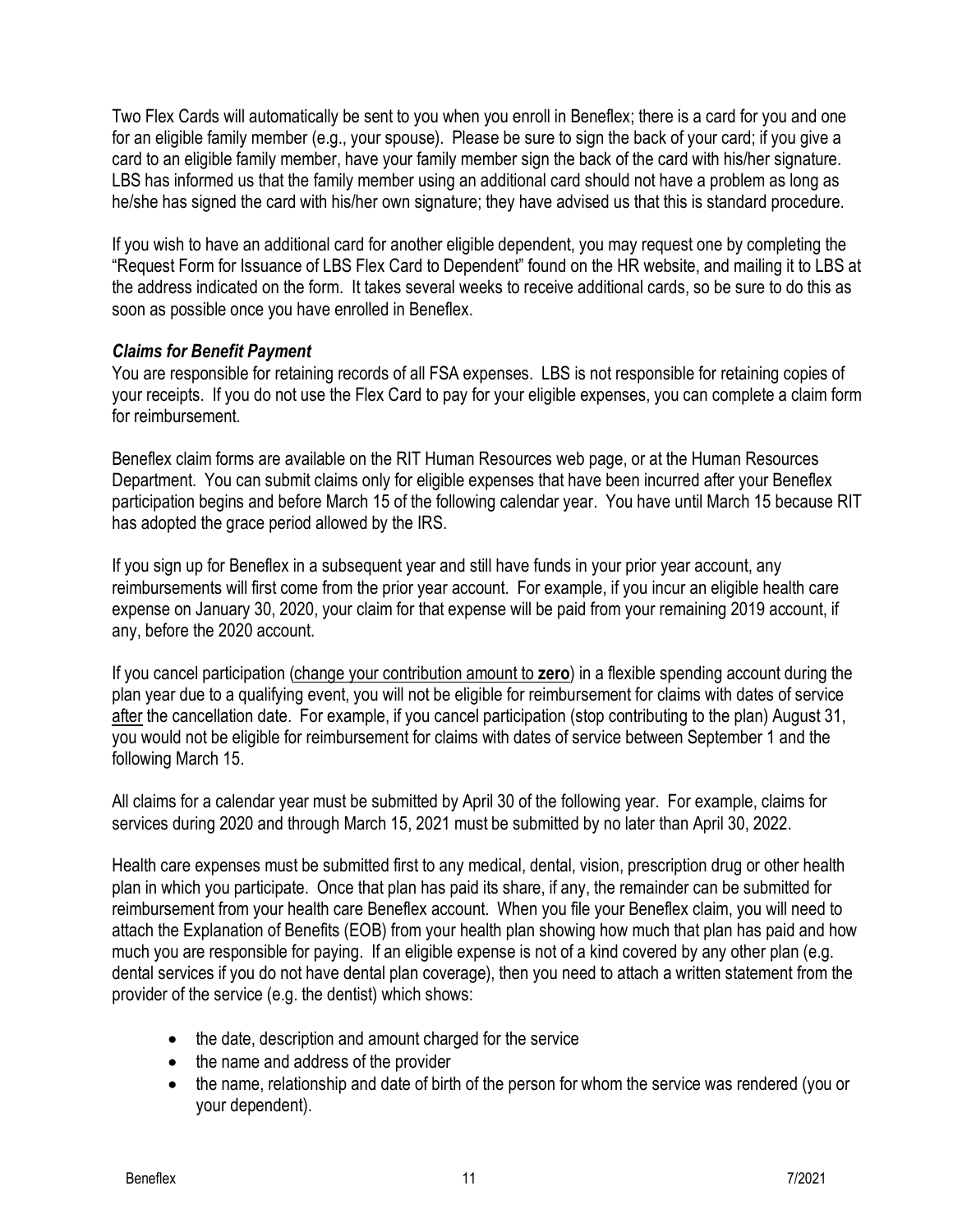Claims will be reimbursed weekly. There is a \$30.00 minimum reimbursement. If your claim is for less than \$30.00, it will be held until another claim is submitted which brings the total to at least \$30.00.

## *Special Rule for 2019 Health Care and Dependent Care Account Claims*

Due to the COVID-19 pandemic, the Federal government has published a rule stating that the claim runout period is to be extended beyond April 30, 2020 for the 2019 accounts. The rule is that the new deadline will be four months after the "Outbreak Period" ends, a date that has not yet been determined. The Outbreak Period began on March 1, 2020 and ends 60 days after the Federal government declares there is no longer an emergency. We encourage participants to file any eligible claims as soon as possible to avoid missing the new deadline.

## *Special Rule for 2020 Health Care and Dependent Care Account Claims*

The grace period for claims incurred for 2020 will end December 31, 2021 instead of March 1, 2021.

## <span id="page-11-0"></span>*Direct Deposit*

You can elect to have your Beneflex reimbursements directly deposited to your checking or savings account when you complete a manual claim form (this does not apply if you use the Flex Card). No more biweekly trips to the bank just to deposit your Beneflex reimbursement checks! And get your money back faster, too! To do so, simply complete a Beneflex Direct Deposit form (found on the HR website or available in HR) and mail the form to the address indicated with a voided check or deposit slip from your bank account. If you enroll in direct deposit then change your bank account at a later date, be sure to notify LBS at least 14 days in advance of closing your account to stop the direct deposit reimbursements from going to your old account.

If you do not wish to have your reimbursements directly deposited, you do not need to take any action (other than enrolling in Beneflex), and you will receive checks in the mail when your Beneflex claims are processed. You can change your mind – either way – at any time.

And, once you have signed up for direct deposit for your Beneflex accounts, then direct deposit will automatically continue in future years – you don't have to do anything except enroll in Beneflex each year – remember your Beneflex election does not carry over from one year to another.

## <span id="page-11-1"></span>*Website Functionality*

Information about your health care and dependent care flexible spending accounts is at your fingertips. Through a confidential web-site located at [www.lifetimebenefitsolutions.com](http://www.lifetimebenefitsolutions.com/) you can easily access information about your Beneflex (FSA) account(s). From this website, you will be able to:

- 1. View your Beneflex claims activity (Detailed listing of claims you have submitted for reimbursement including the claim status);
- 2. View your account activity (Deposits posted to your account and reimbursements made to you);
- 3. Submit your claims online and receive an instant confirmation that LBS has received your claim.

## <span id="page-11-2"></span>**When Coverage Ends**

## <span id="page-11-3"></span>*Continuation of Participation in the Health Care Spending Account under COBRA*

You may not have incurred health care expenses at the time of your termination. In order to access the money, which you have contributed to the account, you may continue your participation in the Plan under the provisions of the Consolidated Omnibus Budget Reconciliation Act (COBRA). If you have received reimbursement for more than your contributions, you will not be offered COBRA continuation coverage. Under COBRA you could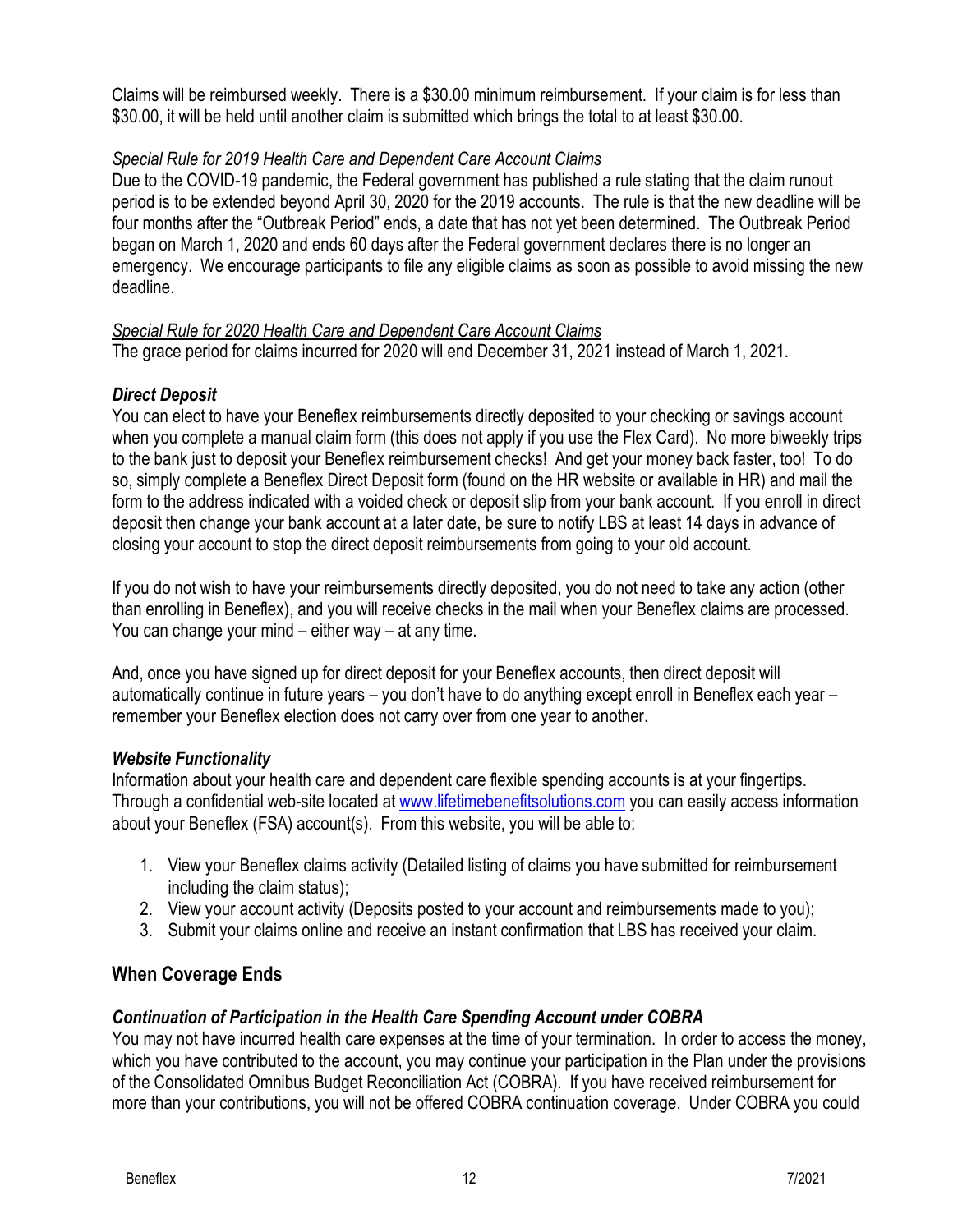continue to contribute to the account with after-tax dollars for the remainder of the Plan year in which you terminated. This would allow you time in which to incur expenses that can be reimbursed from your account.

COBRA continuation is not available for the Dependent Care Spending Account.

## <span id="page-12-0"></span>**When You Are Eligible for COBRA**

The following contains important information about your right to COBRA continuation coverage, which is a temporary extension of coverage under the Plan. This information explains COBRA continuation coverage, when it may become available to you and your family, and what you need to do to protect the right to receive it.

The right to COBRA continuation coverage was created by a federal law, the Consolidated Omnibus Budget Reconciliation Act of 1985 (COBRA). COBRA continuation coverage can become available to you and other members of your family when group health coverage would otherwise end.

**You may have other options available to you when you lose group health coverage.** For example, you may be eligible to buy an individual plan through the Health Insurance Marketplace. By enrolling in coverage through the Marketplace, you may qualify for lower costs on your monthly premiums and lower out-of-pocket costs. Additionally, you may qualify for a 30-day special enrollment period for another group health plan for which you are eligible (such as a spouse's plan), even if that plan generally doesn't accept late enrollees.

## **What is COBRA Continuation Coverage?**

COBRA continuation coverage is a continuation of the coverage when coverage would otherwise end because of a life event known as a "qualifying event." Specific qualifying events are listed later in this section. After a qualifying event, COBRA continuation coverage must be offered to each person who is a "qualified beneficiary." You, your spouse, and your eligible children could become qualified beneficiaries if coverage under the Plan is lost because of the qualifying event. Under the Plan, qualified beneficiaries who elect COBRA continuation coverage must pay for COBRA continuation coverage.

If you are an employee, spouse, or eligible child, you will become a qualified beneficiary if an employee loses coverage. An eligible employee, covered spouse or covered eligible child are entitled to an additional 18 months of coverage under the Plan because one of the following qualifying events happen:

- You no longer meet the Plan's eligibility requirements; this includes transfer to an employment category that is not eligible for coverage under the Plan, such as part-time employees and adjunct faculty;
- Your approved leave of absence ends (personal, professional, Family and Medical Leave Act) and you do not return to work; or
- Your approved leave of absence continues, but the maximum benefits continuation period is reached (i.e., coverage ends); or
- Your employment ends for any reason other than your gross misconduct.

If you are the spouse of an employee, you will become a qualified beneficiary if you lose your coverage. You are entitled to an additional 36 months of coverage under the Plan because any of the following qualifying events happen:

- Your spouse dies:
- Your spouse becomes entitled to Medicare benefits (under Part A, Part B, or both); or
- You become divorced or legally separated from your spouse.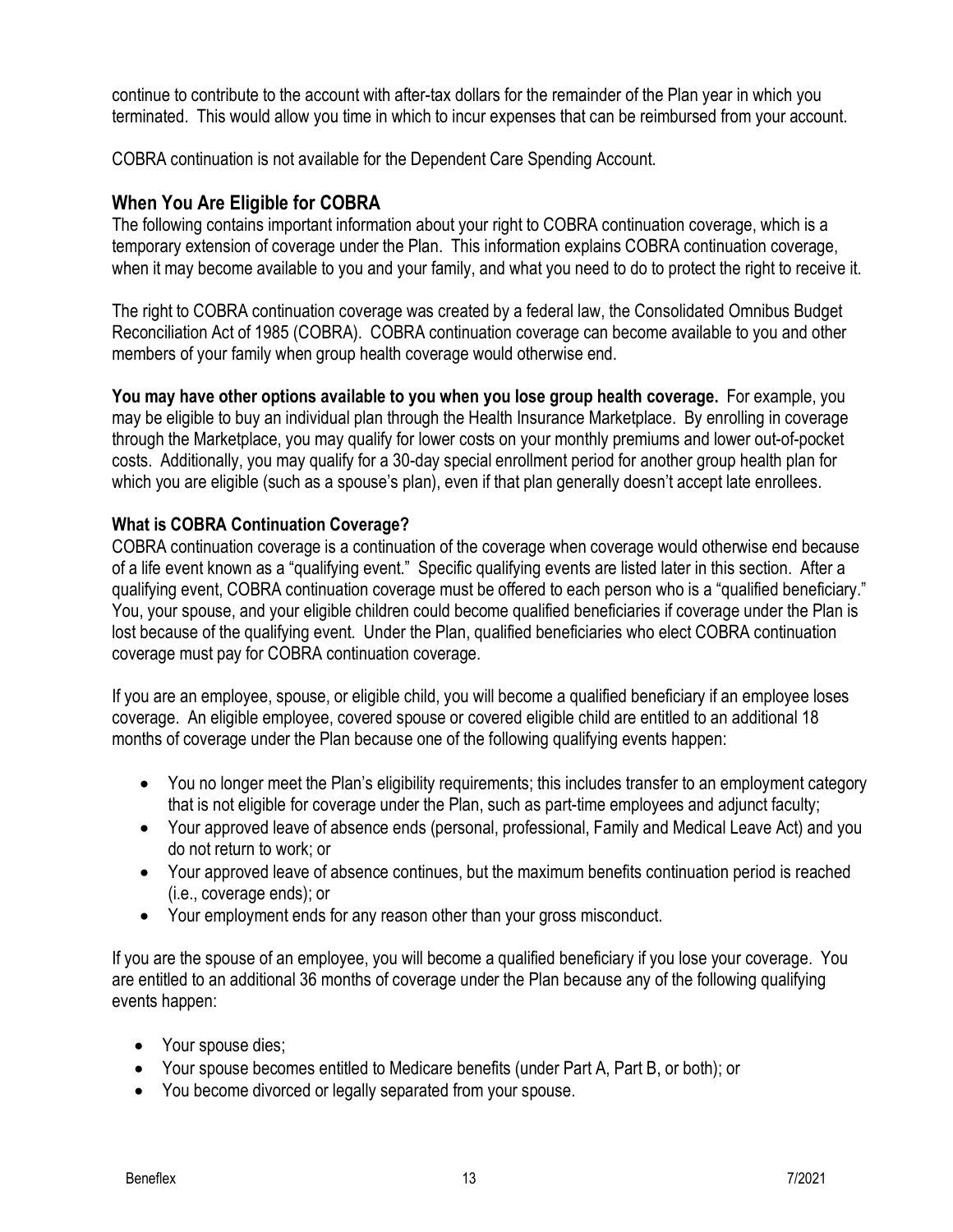Your eligible children will become qualified beneficiaries if they lose coverage. They are entitled to an additional 36 months of coverage under the Plan because any of the following qualifying events happen:

- The parent-employee dies;
- The parent-employee becomes entitled to Medicare benefits (Part A, Part B, or both);
- The parents become divorced or legally separated; or
- The child stops being eligible for coverage under the Plan as an eligible child.

**Note regarding domestic partners and their children**: Under federal law, the domestic partner and/or children of a domestic partner are not considered qualified beneficiaries. However, RIT does extend continuing coverage to these individuals as though they were COBRA-eligible.

Sometimes, filing a proceeding in bankruptcy under title 11 of the United States Code can be a qualifying event. If a proceeding in bankruptcy is filed with respect to Rochester Institute of Technology, and that bankruptcy results in the loss of coverage of any retired employee covered under the Plan, the retired employee will become a qualified beneficiary. The retired employee's spouse, surviving spouse, and eligible children will also become qualified beneficiaries if bankruptcy results in the loss of their coverage under the Plan.

## **When is COBRA Coverage Available?**

The Plan will offer COBRA continuation coverage to qualified beneficiaries only after the Plan's COBRA Administrator has been notified that a qualifying event has occurred. The employer must notify the COBRA administrator of the following qualifying events:

- the end of employment or change in employment or benefits eligibility;
- death of the employee;
- commencement of a proceeding in bankruptcy with respect to the employer; or
- the employee's becoming entitled to Medicare benefits (under Part A, Part B, or both).

**For all other qualifying events (divorce or legal separation of the employee and spouse or an eligible child's losing eligibility for coverage as an eligible child), you must notify RIT Human Resources in writing within 60 days after the qualifying event occurs.** The employee or family member can provide notice on behalf of themselves, as well as other family members affected by the qualifying event. Written notice of the qualifying event should be sent to RIT Human Resources, at the address provided at the end of this summary, and should include the following information:

Request Date (month/day/year) Employee Name Employee ID Number Name of person losing coverage Relationship to employee Address for person losing coverage Reason for loss of coverage (additional documentation may be requested) Date coverage was lost (month/day/year)

## **How is COBRA Coverage Provided?**

Once the Plan Administrator receives notice that a qualifying event has occurred, COBRA continuation coverage will be offered to each of the qualified beneficiaries. Each qualified beneficiary will have an independent right to elect COBRA continuation coverage. Covered employees may elect COBRA continuation coverage on behalf of their spouses, and parents may elect COBRA continuation coverage on behalf of their children.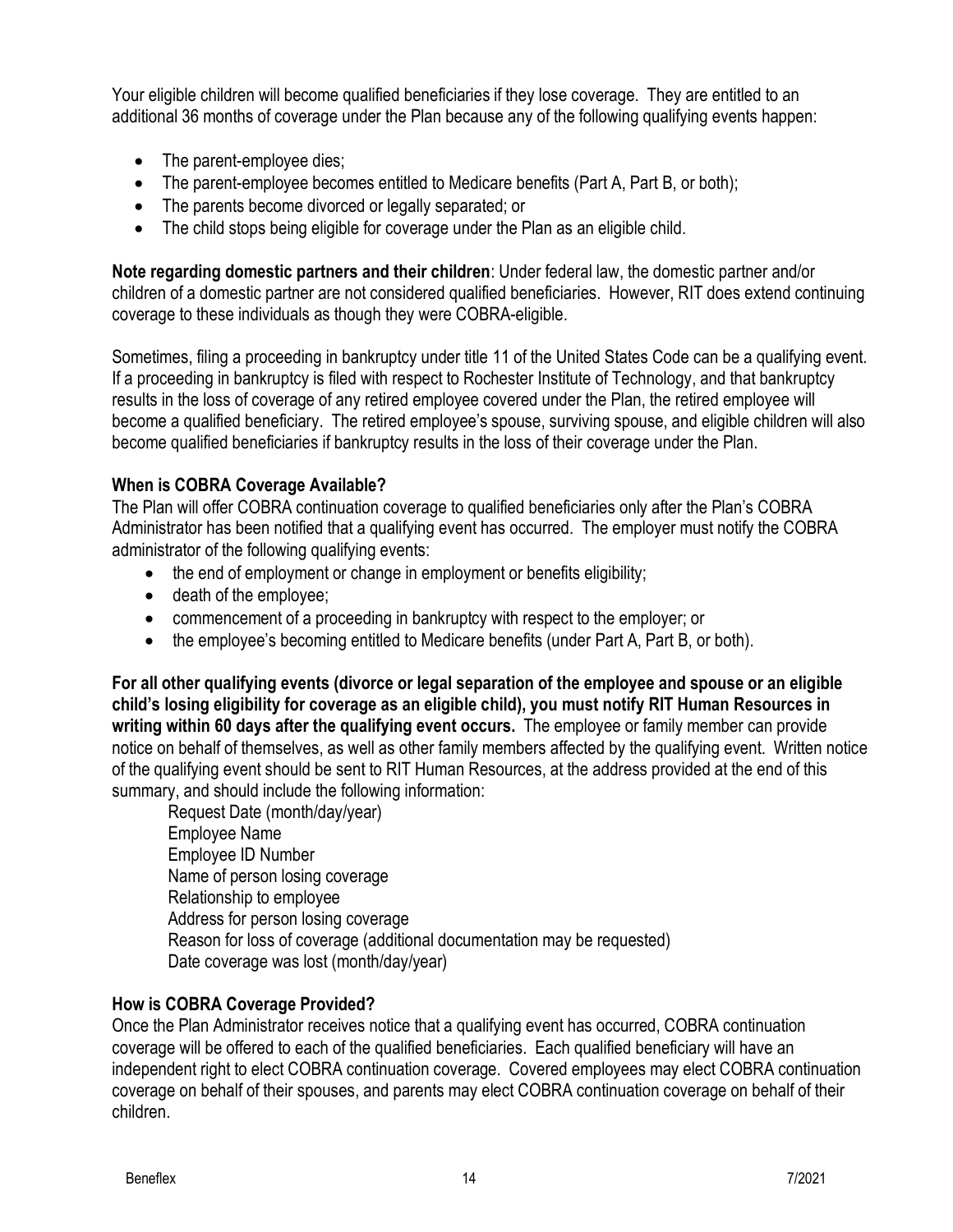COBRA continuation coverage is a temporary continuation of coverage that generally lasts for 18 months due to employment termination or the employee becoming ineligible for coverage. Certain qualifying events, or a second qualifying event during the initial period of coverage, may permit a beneficiary to receive a maximum of 36 months of coverage; these events include the death of the employee, the employee's becoming entitled to Medicare benefits (under Part A, Part B, or both), your divorce or legal separation, or an eligible child's losing eligibility as an eligible child.

There are also ways in which this 18-month period of COBRA continuation coverage can be extended.

## *Disability extension of 18-month period of continuation coverage*

If you or anyone in your family covered under the Plan is determined by the Social Security Administration to be disabled and you notify the Plan Administrator in a timely fashion, you and your entire family may be entitled to receive up to an additional 11 months of COBRA continuation coverage, for a total maximum of 29 months. The disability would have to have started at some time before the 60th day of COBRA continuation coverage and must last at least until the end of the 18-month period of continuation coverage.

## *Second qualifying event extension of 18-month period of continuation coverage*

If your family experiences another qualifying event during the 18 months of COBRA continuation coverage, the spouse and eligible children in your family can get up to 18 additional months of COBRA continuation coverage, for a maximum of 36 months, if notice of the second qualifying event is properly given to the Plan. This extension may be available to the spouse and any eligible children receiving continuation coverage if the employee or former employee dies, becomes entitled to Medicare benefits (under Part A, Part B, or both), or gets divorced or legally separated, or if the eligible child stops being eligible under the Plan as an eligible child. This extension is only available if the second qualifying event would have caused the spouse or eligible child to lose coverage under the Plan had the first qualifying event not occurred.

## **Are there other coverage options besides COBRA Continuation Coverage?**

Yes. Instead of enrolling in COBRA continuation coverage, there may be other coverage options for you and your family through the Health Insurance Marketplace, Medicaid, or other group health plan coverage options (such as a spouse's plan) through what is called a "special enrollment period." Some of these options may cost less than COBRA continuation coverage. You can learn more about many of these options at [www.healthcare.gov.](http://www.healthcare.gov/)

## **Paying for Continuation Coverage**

You do not have to show that you are insurable to choose COBRA continuation coverage. However, under the law, you may have to pay all or part of the premium for your continuation coverage. Your employer reserves the right to charge an additional 2% administration fee in addition to the regular premium.

For disability extensions up to 29 months if an individual is determined to be disabled (for Social Security disability purposes) Rochester Institute of Technology reserves the right to charge an additional 50% of the regular premium. There is a grace period of at least 30 days for payment of the regularly scheduled premium. The law also says, that at the end of the 18 month or 3 year continuation coverage period, you must be allowed to enroll in an individual conversion health plan provided under your insurance carrier.

The amount paid for most coverage under COBRA is the value of your premiums (plus a 2% administration fee) associated with each benefit. If you have not incurred claims sufficient to spend-down your Health Care Spending Account balance as of your date of termination, you may continue your participation in the Health Care Spending Account for the remainder of the Plan Year in which you terminate employment. Payment for continuation of your Health Care Spending Account benefit is based on the contribution you made to your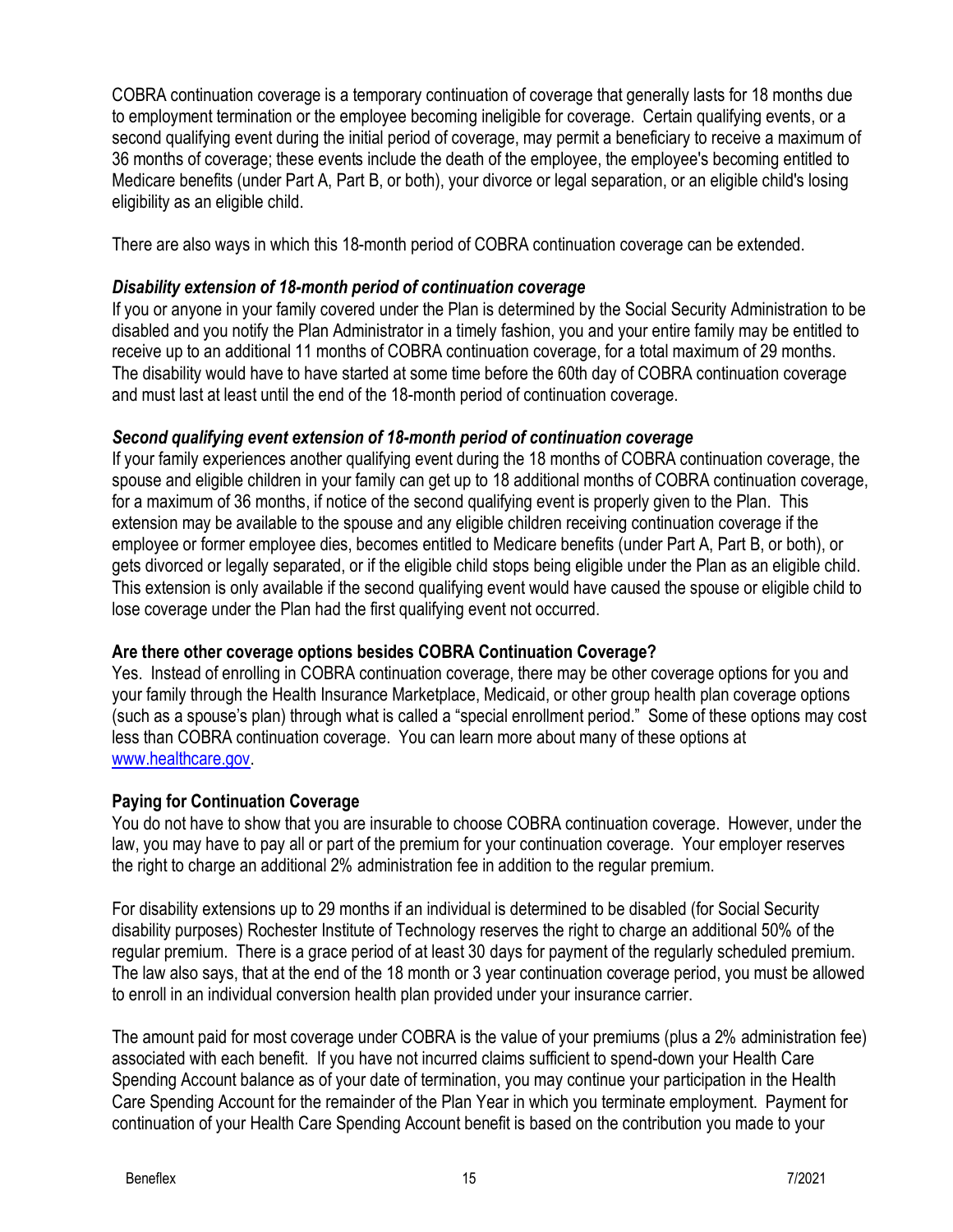account while employed. Your premium is the same amount of those contributions withheld from your paycheck during employment plus the 2% administration fee. *COBRA will be offered only to those who have "underspent" their Medical Spending Account.*

## **Grace period for monthly payments**

Although monthly payments are due on the first day of each month of COBRA coverage, COBRA participants will be given a grace period of 30 days to make each monthly payment. COBRA coverage will be provided for each month as long as payment is made before the end of the grace period for that payment, but coverage is subject to being suspended as explained below.

If payment is made after the due date but before the end of the 30-day grace period for that month, health coverage may be suspended as of the first day of the month when payment was due. Coverage will be retroactively reinstated (going back to the first day of the month) when the payment for that month is received. Any claim(s) submitted for reimbursement while coverage is suspended may be denied and may have to be resubmitted once coverage is reinstated.

## **Termination of Continuation Coverage**

The law also provides that your continuation coverage may be terminated for any of the following five reasons:

- 1. Rochester Institute of Technology no longer provides group health coverage to any of its employees;
- 2. The premium for your continuation coverage is not paid on time;
- 3. You become covered by another group plan, unless the plan contains any exclusions or limitations with respect to any pre-existing condition you or your covered dependents may have Rochester Institute of Technology must limit pre-existing exclusion period to no more than 12 months (18 for a late entrant)). A plan's pre-existing conditions exclusion period will be reduced by each month that you and your family had continuous health coverage (including COBRA continuation coverage) with no break in coverage greater than 63 days. Please note that exclusions and limitations with respect to pre-existing condition requirements have been eliminated for children 19 years of age and under through the Patient Protection and Affordable Care Act (also known as Health Care Reform). Pre-existing conditions exclusions and limitations will no longer apply after 2014;
- 4. You become entitled to Medicare;
- 5. You extend coverage for up to 29 months due to your disability and there has been a final determination that you are no longer disabled.

## **If You Have Questions**

If you have questions, contact your benefits representative in the Human Resources Department. For more information about your rights under ERISA, including COBRA, the Patient Protection and Affordable Care Act, and other laws affecting group health plans, contact the nearest Regional or District Office of the U.S. Department of Labor's Employee Benefits Security Administration (EBSA) in your area or visit the EBSA website at [www.dol.gov/ebsa.](http://www.dol.gov/ebsa) (Addresses and phone numbers of Regional and District EBSA Offices are available through EBSA's website). For more information about the Marketplace, visit [www.HealthCare.gov.](http://www.healthcare.gov/)

#### **Keep Your Plan Informed of Address Changes**

In order to protect your family's rights, you should keep the Plan Administrator informed of any changes in the addresses of family members.You should also keep a copy, for your records, of any notices you send to the Plan Administrator.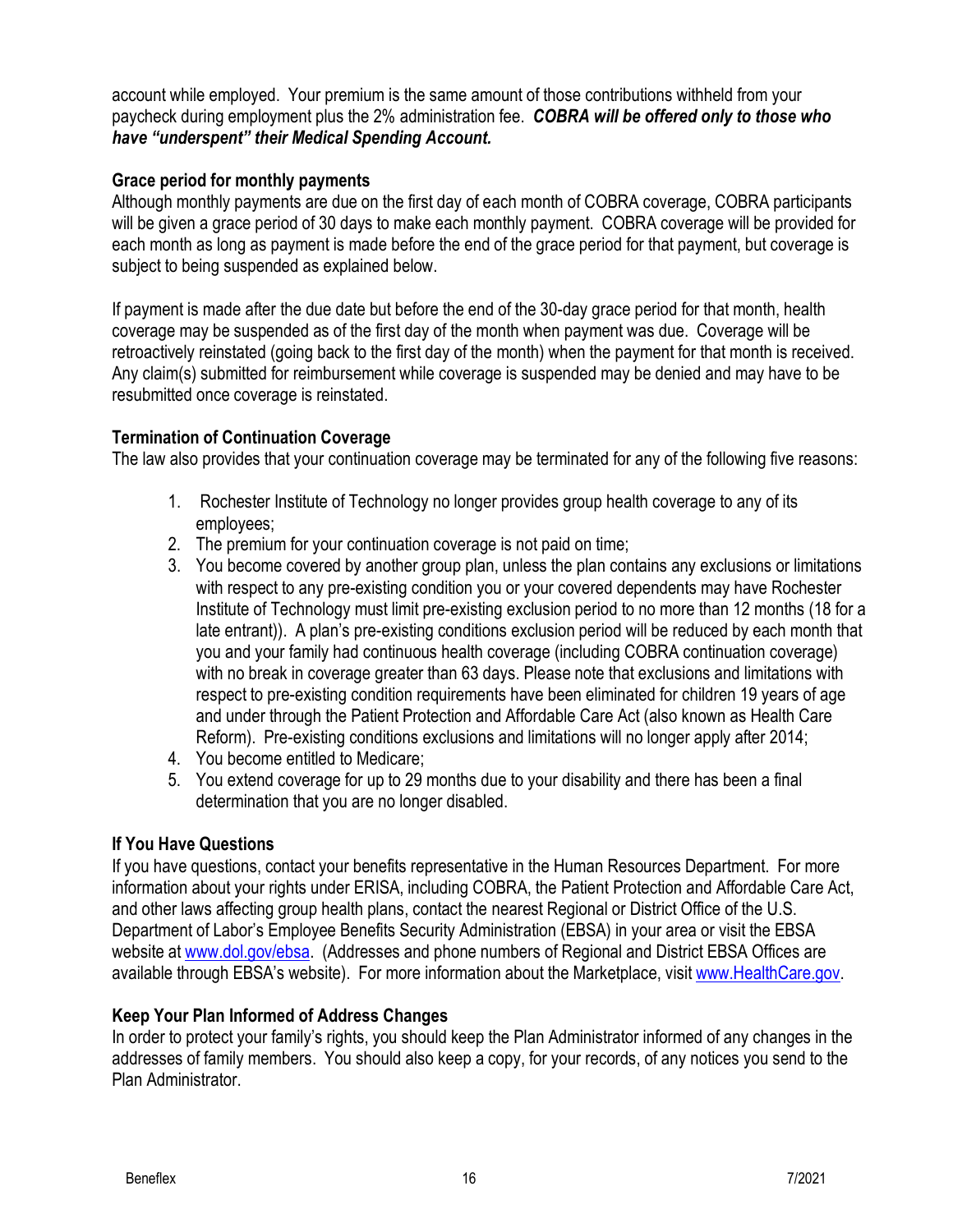## **Plan Contact Information for return of COBRA Election Forms and Premium Payments:**

P&A Group 17 Court Street, Suite 500 Buffalo, NY 14202 Attn: RIT COBRA

Written notice is considered to have been made on the date the notice is postmarked or, if notice is delivered by carrier or in person, the date it is signed as being received by that office.

All notices must include: the name and address of the employee covered under the Plan, the name(s) and address(es) of the Qualified Beneficiary(ies), the Qualifying Event and the date the event happened.

## **FAILURE TO NOTIFY THE PLAN IN A TIMELY MANNER WILL RESULT IN LOSS OF ELIGIBILITY FOR COBRA CONTINUATION COVERAGE**.

## <span id="page-16-0"></span>**Statement of ERISA Rights**

As a participant in the Plan, you are entitled to certain rights and protections under the Employee Retirement Income Security Act of 1974 (ERISA). ERISA provides that all plan participants shall be entitled to:

## **Receive Information about Your Plan and Benefits**

Examine, without charge, at the Plan Administrator's office and at other specified locations, such as other worksites, all documents governing the plan, including insurance contracts, collective bargaining agreements and a copy of the latest annual report (Form 5500 Series) filed by the plan with the U. S. Department of Labor and available at the Public Disclosure Room of the Employee Benefit Security Administration.

Receive a summary of the plan's annual financial report, if any. The Plan Administrator is required by law to furnish each participant with a copy of this summary annual report.

#### **Continue Group Health Plan Coverage**

Continue health care coverage for yourself, spouse or eligible children if there is a loss of coverage under the plan as a result of a qualifying event. You or your dependents may have to pay for such coverage. Review this summary plan description and the documents governing the plan of the rules governing your COBRA continuation coverage rights.

You are entitled to a reduction or elimination of exclusionary periods of coverage for preexisting conditions under your group health plan, if you have creditable coverage from another plan. You should be provided a certificate of creditable coverage, free of charge, from your group health plan or health insurance issuer when you lose coverage under the plan, when you become entitled to elect COBRA continuation coverage, when your COBRA continuation coverage ceases, if you request it before losing coverage, or if you request it up to 24 months after losing coverage. Without evidence of creditable coverage, you may be subject to a preexisting condition exclusion for 12 months (18 months for late enrollees) after your enrollment date in your coverage.

## **Prudent Actions by Plan Fiduciaries**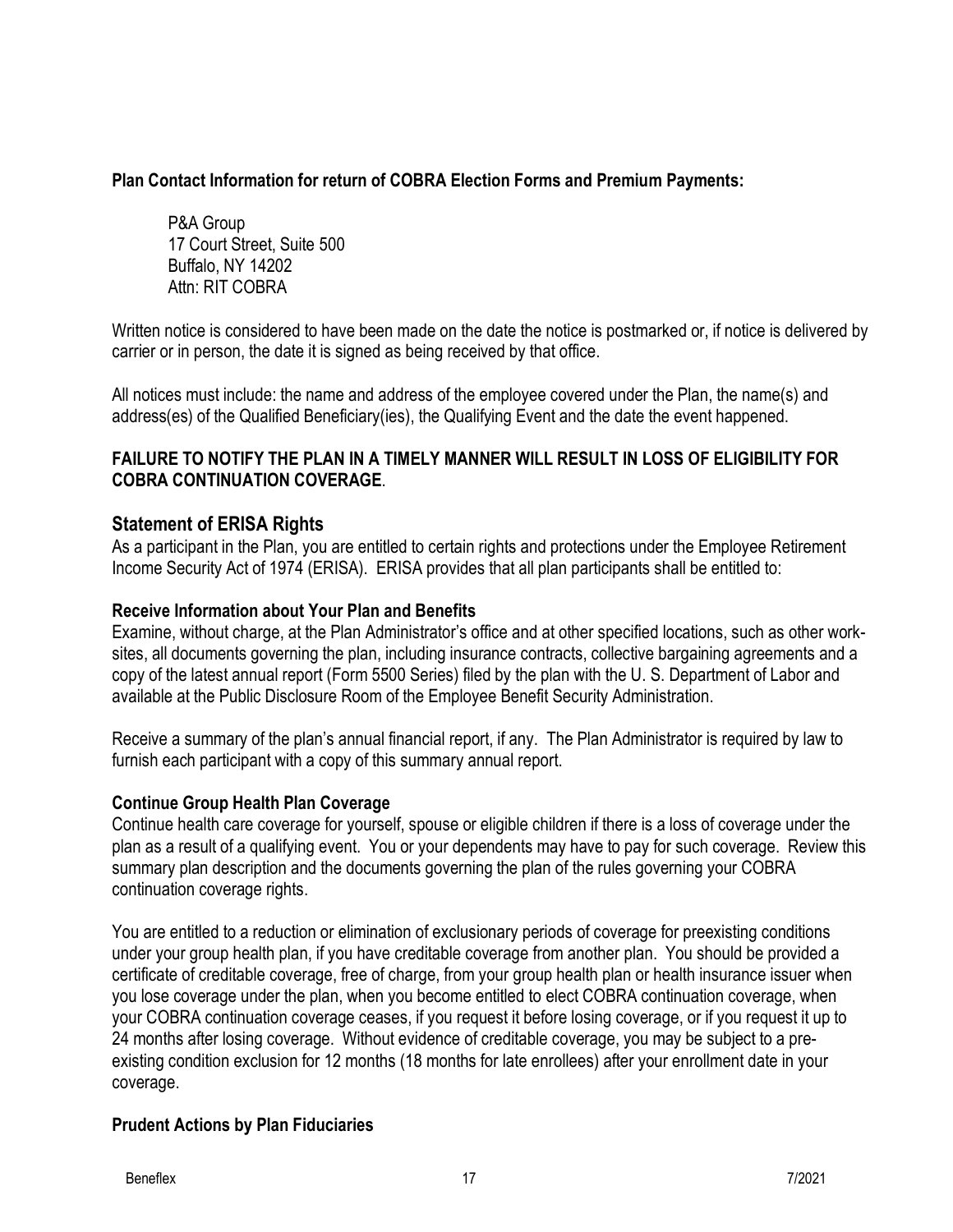In addition to creating rights for plan participants ERISA imposes duties upon the people who are responsible for the operation of the employee benefit plan. The people who operate your plan, called "fiduciaries" of the plan, have a duty to do so prudently and in the interest of you and other plan participants and beneficiaries. No one, including your employer or any other person, may fire you or otherwise discriminate against you in any way to prevent you from obtaining a welfare benefit or exercising your rights under ERISA.

## **Enforce Your Rights**

If your claim for a welfare benefit is denied or ignored, in whole or in part, you have right to know why this was done, to obtain copies of documents relating to the decision without charge, and to appeal any denial, all within certain time schedules.

Under ERISA, there are steps you can take to enforce the above rights. For instance, if you request a copy of plan documents or the latest annual report from the plan and do not receive them in 30 days, you may file suit in a Federal court. In such a case, the court may require the plan administrator to provide the materials and pay you up to \$110 a day until you receive the materials, unless the materials were not sent because of reasons beyond the control of the administrator. If you have a claim for benefits which is denied or ignored, in whole or in part, you may file suit in a state or federal court. In addition, if you disagree with the plan's decision or lack thereof concerning the qualified status of a domestic relations order or a medical child support order, you may file suit in federal court.

If it should happen that the plan fiduciaries misuse the plan's money or if you are discriminated against for asserting your rights, you may seek assistance from the U. S. Department of Labor, or you may file suit in a federal court. The court will decide who should pay court costs and legal fees. If you are successful the court may order the person you have sued to pay these costs and fees. If you lose, the court may order you to pay these costs and fees, for example, if it finds your claim is frivolous.

## **Assistance with Your Questions**

If you have any questions about your Plan, you should contact the Plan Administrator. If you have any questions about this statement or about your rights under ERISA, or if you need assistance in obtaining documents from the Plan Administrator, you should contact the nearest office of the Employee Benefit Security Administration, U. S. Department of Labor, listed in your telephone directory or the Division of Technical Assistance and Inquiries, Employee Benefits Security Administration, U. S. Department of Labor, 200 Constitution Avenue N. W., Washington, D.C. 20210. You may also obtain certain publications about your rights and responsibilities under ERISA by calling the publication's hotline of the Employee Benefits Security Administration.

## <span id="page-17-0"></span>**Notice of Privacy Practices**

This Notice describes how some of the Rochester Institute of Technology (the "Plan Sponsor") employee benefit plans administered by our carriers, vendors and/or any third-party administrator (collectively referred to in this notice as the "Plan," "we," "us," or "our"), may use and disclose Protected Health Information, as defined below, to carry out payment and health care operations, and for other purposes that are permitted or required by law. The plans covered by these regulations are RIT's Medical Care and Prescription Drug Plan, Dental Care Plan, Vision Care Plan, Beneflex, Employee Assistance Program, and Long Term Care Insurance (the "Plan").

We are required by the privacy regulations issued under the Health Insurance Portability and Accountability Act of 1996 ("HIPAA") to maintain the privacy of Protected Health Information and to provide individuals covered under the Plan with notice of our legal duties and privacy practices concerning Protected Health Information. We are required to abide by the terms of this Notice so long as it remains in effect. We reserve the right to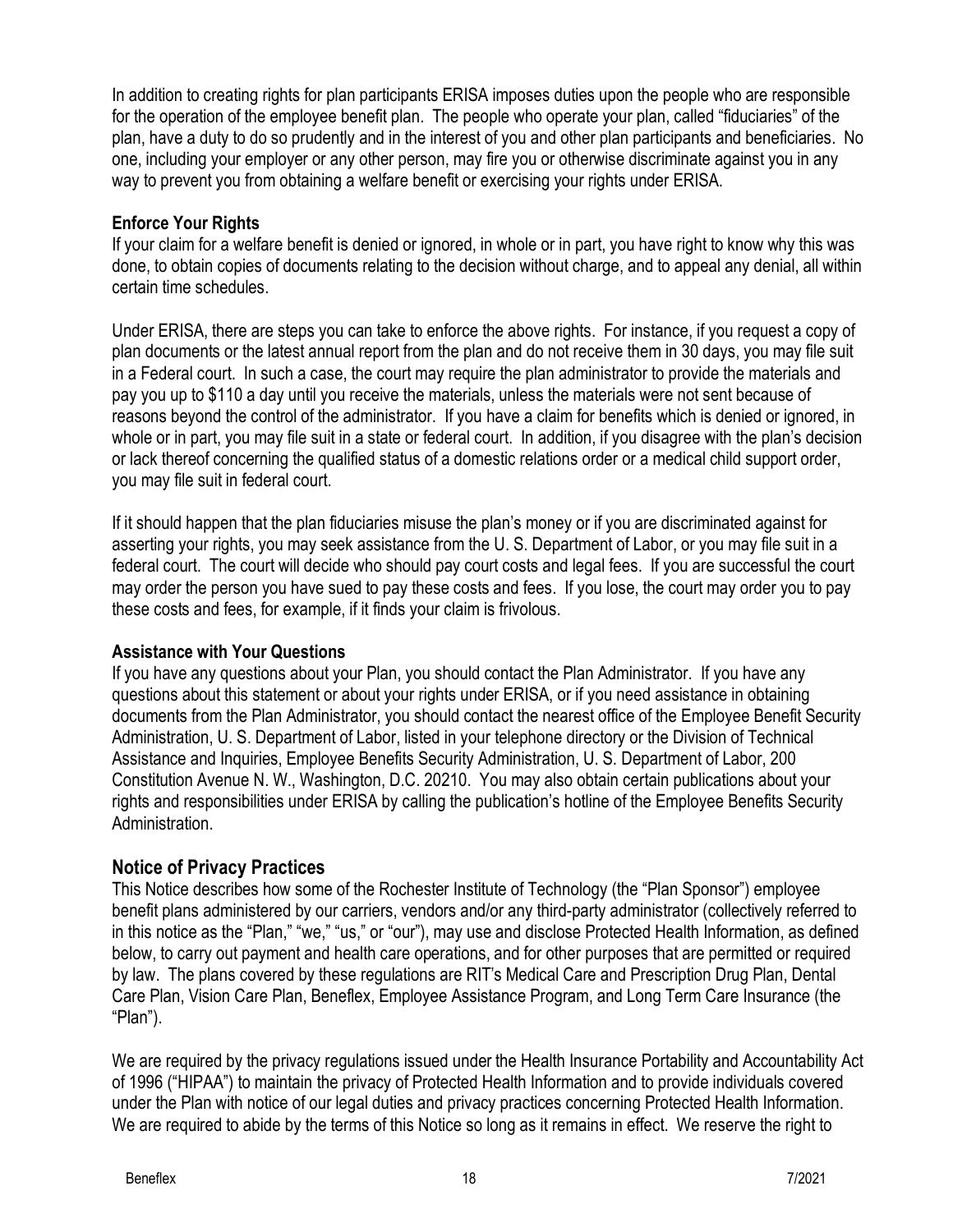change the terms of this Notice of Privacy Practices as necessary and to make the new Notice effective for all Protected Health Information maintained by us. If we make material changes to our privacy practices, copies of revised notices will be provided to all participants in the Plan. Copies of RIT's current Notice may be obtained by using the contact information below, or can be found on RIT's HR website at [http://www.rit.edu/benefits.](http://www.rit.edu/benefits)

Protected Health Information ("PHI") means individually identifiable health information, as defined by HIPAA, that is created or received by the Plan and that relates to the past, present, or future physical or mental health or condition of an individual; the provision of health care to an individual; or the past, present, or future payment for the provision of health care to an individual; and that identifies the individual or for which there is a reasonable basis to believe the information can be used to identify the individual. PHI includes information of persons living or deceased.

## **Uses And Disclosures Of Your Protected Health Information**

The following categories describe different ways that we use and disclose PHI. For each category of uses and disclosures we will explain what we mean and, where appropriate, provide examples for illustrative purposes. Not every use or disclosure in a category will be listed. However, all of the ways we are permitted or required to use and disclose PHI will fall within one of the categories.

Your Authorization – We will not use or disclose your PHI for marketing purposes or sell your PHI unless you have signed a written authorization. Additionally, any other uses or disclosures not described in this Notice will be made only after you have signed a form authorizing the use or disclosure. You have the right to revoke that authorization in writing except to the extent that (1) we have taken action in reliance upon the authorization or (2) the authorization was obtained as a condition of obtaining coverage under the Plan and we have the right, under other law, to contest a claim under the coverage or the coverage itself.

Uses and Disclosures for Payment – There may be requests, uses, and disclosures of your PHI as necessary for payment purposes. For example, information regarding your medical procedures and treatment may be used to process and pay claims. Your PHI may also be disclosed for the payment of a health care provider or a health plan.

Uses and Disclosures for Health Care Operations – Your PHI may be used as necessary for our health care operations. Examples of health care operations include activities relating to the creation, renewal, or replacement of your Plan coverage, reinsurance, compliance, auditing, rating, business management, quality improvement and assurance, and other functions related to the Plan.

Treatment – Although the law allows use and disclosure of your PHI for purposes of treatment, as a group health plan, your information generally does not need to be disclosed for treatment purposes. Your physician or health care provider is required to provide you with an explanation of how they use and share your PHI for purposes of treatment, payment and health care operations.

Family and Friends Involved in Your Care – If you are available and do not object, your PHI may be disclosed to your family, friends, and others who are involved in your care or payment of a claim. If you are unavailable or incapacitated and it is determined that a limited disclosure is in your best interest, limited PHI may be shared with such individuals. For example, the Plan's claims administrator may use its professional judgment to disclose PHI to your spouse concerning the processing of a claim.

Business Associates – At times we use outside persons or organizations to help us provide you with the benefits under the Plan. Examples of these outside persons and organizations might include vendors that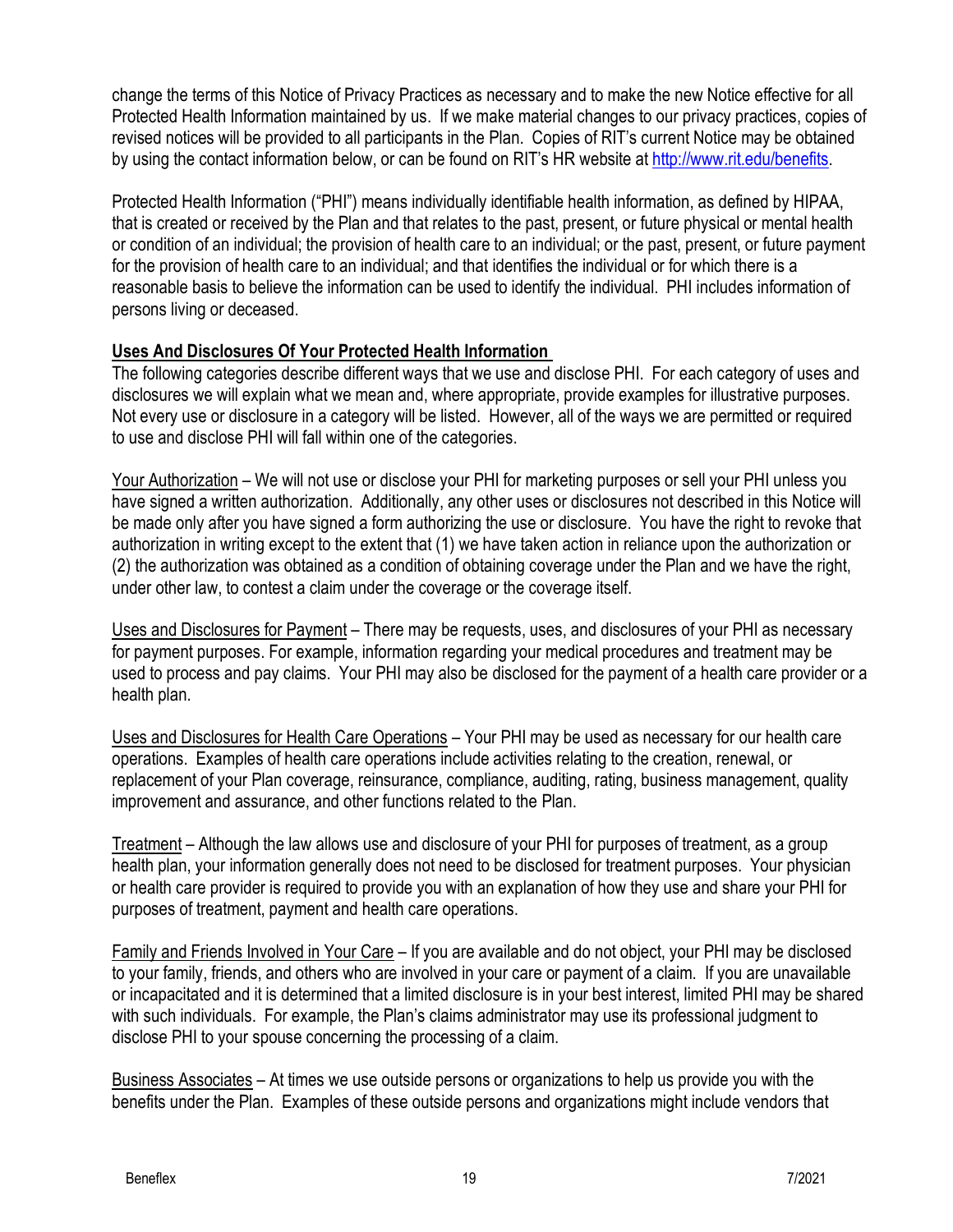process your claims. At times it may be necessary for us to provide certain of your PHI to one or more of these outside persons or organizations. Business Associates are also required by law to protect PHI.

Plan Sponsor – PHI may be disclosed to certain employees of the Plan Sponsor for the purpose of administering the Plan. These employees will use or disclose the PHI only as necessary to perform plan administration functions or as otherwise required by HIPAA, unless you have authorized additional disclosures. Your PHI cannot be used for employment purposes without your specific authorization.

Other Uses and Disclosures – There are certain other lawful uses and disclosures of your PHI without your authorization. Disclosures are allowed

- for any purpose required by law. For example, we may be required by law to use or disclose your PHI to respond to a court order.
- for public health activities, such as reporting of disease, injury, birth and death, and for public health investigations.
- if we suspect child abuse or neglect, or if we believe you to be a victim of abuse, neglect, or domestic violence, your PHI may be disclosed to the proper authorities.
- if authorized by law to a government oversight agency (e.g., a state insurance department) conducting audits, investigations, or civil or criminal proceedings.
- in the course of a judicial or administrative proceeding (e.g., to respond to a subpoena or discovery request).
- for law enforcement purposes, your PHI may be disclosed to the proper authorities.
- to coroners, medical examiners, and/or funeral directors consistent with law.
- for cadaveric organ, eye or tissue donation.
- for research purposes, but only as permitted by law.
- to avert a serious threat to health or safety.
- if you are a member of the military as required by armed forces services, and for other specialized government functions such as national security or intelligence activities.
- to workers' compensation agencies for your workers' compensation benefit determination.
- if required by law, your PHI will be released to the Secretary of the Department of Health and Human Services for enforcement of HIPAA.

In the event applicable law, other than HIPAA, prohibits or materially limits our uses and disclosures of PHI, as described above, uses or disclosure of your PHI will be restricted in accordance with the more stringent standard.

## **Rights That You Have**

Access to Your PHI – You have the right of access to copy and/or inspect your PHI that we maintain in designated record sets. You have the right to request that we send a copy of your PHI that we maintain in designated record sets to another person. Certain requests for access to your PHI must be in writing, must state that you want access to your PHI or that you want your PHI sent to another person (who must be named in the request), and must be signed by you or your representative (e.g., requests for medical records provided to us directly from your health care provider). We may charge you a fee for copying and postage.

Amendments to Your PHI – You have the right to request that PHI that we maintain about you be amended or corrected. We are not obligated to make all requested amendments but will give each request careful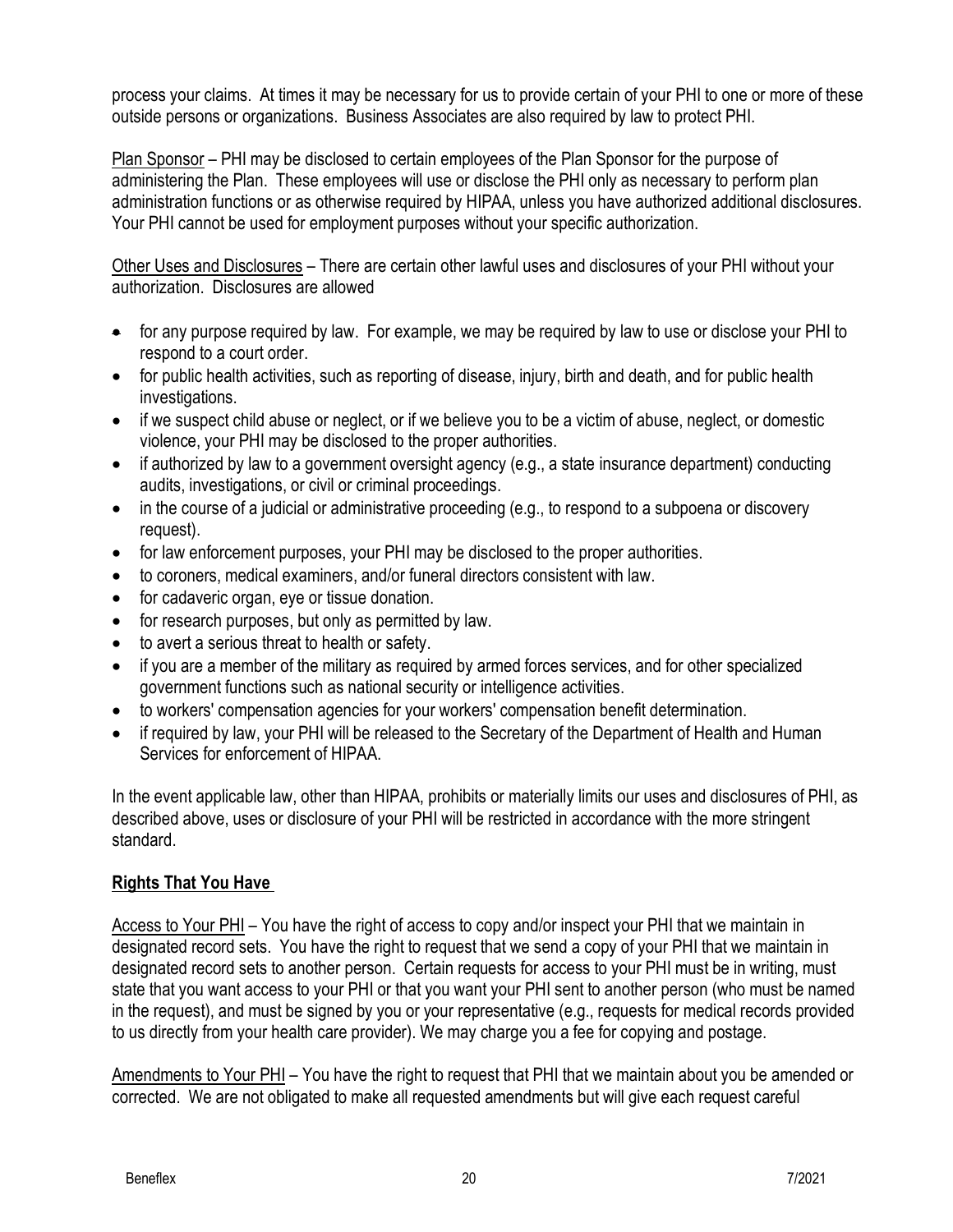consideration. To be considered, your amendment request must be in writing, must be signed by you or your representative, and must state the reasons for the amendment/correction request.

Accounting for Disclosures of Your PHI – You have the right to receive an accounting of certain disclosures made of your PHI. Examples of disclosures that we are required to account for include those to state insurance departments, pursuant to valid legal process, or for law enforcement purposes. To be considered, your accounting requests must be in writing and signed by you or your representative. The first accounting in any 12-month period is free; however, we may charge you a fee for each subsequent accounting you request within the same 12-month period.

Restrictions on Use and Disclosure of Your PHI – You have the right to request restrictions on certain uses and disclosures of your PHI for insurance payment or health care operations, disclosures made to persons involved in your care, and disclosures for disaster relief purposes. For example, you may request that your PHI not be disclosed to your spouse. Your request must describe in detail the restriction you are requesting. Your request will be considered, but in most cases there is no legal obligation to agree to those restrictions. However, we will comply with any restriction request if the disclosure is to a health plan for purposes of payment or health care operations and the PHI pertains solely to a health care item or service that you have paid for out-of-pocket and in full. We retain the right to terminate an agreed-to restriction if we believe such termination is appropriate. In the event of a termination by us, we will notify you of such termination. You also have the right to terminate, in writing or orally, any agreed-to restriction. You may make a request for a restriction (or termination of an existing restriction) by contacting us at the telephone number or address below.

Request for Confidential Communications – You have the right to request that communications regarding your PHI be made by alternative means or at alternative locations. For example, you may request that messages not be left on voice mail or sent to a particular address. We are required to accommodate reasonable requests if you inform us that disclosure of all or part of your information could place you in danger. Requests for confidential communications must be in writing, signed by you or your representative, and sent to us at the address below.

Right to be Notified of a Breach – You have the right to be notified in the event that we (or one of our Business Associates) discover a breach of your unsecured PHI. Notice of any such breach will be made in accordance with federal requirements.

Right to a Copy of the Notice – If you have agreed to accept this Notice electronically, you have the right to a paper copy of this Notice upon request by contacting us at the telephone number or address below.

Complaints – If you believe your privacy rights have been violated, you can file a complaint with us in writing at the address below. You may also file a complaint in writing with the Secretary of the U.S. Department of Health and Human Services in Washington, D.C., within 180 days of a violation of your rights. There will be no retaliation for filing a complaint.

## **For Further Information**

If you have questions or need further assistance regarding this Notice, you may contact your benefits representative in RIT's Human Resources Department. The mailing address is 8 Lomb Memorial Dr., Rochester, NY 14623.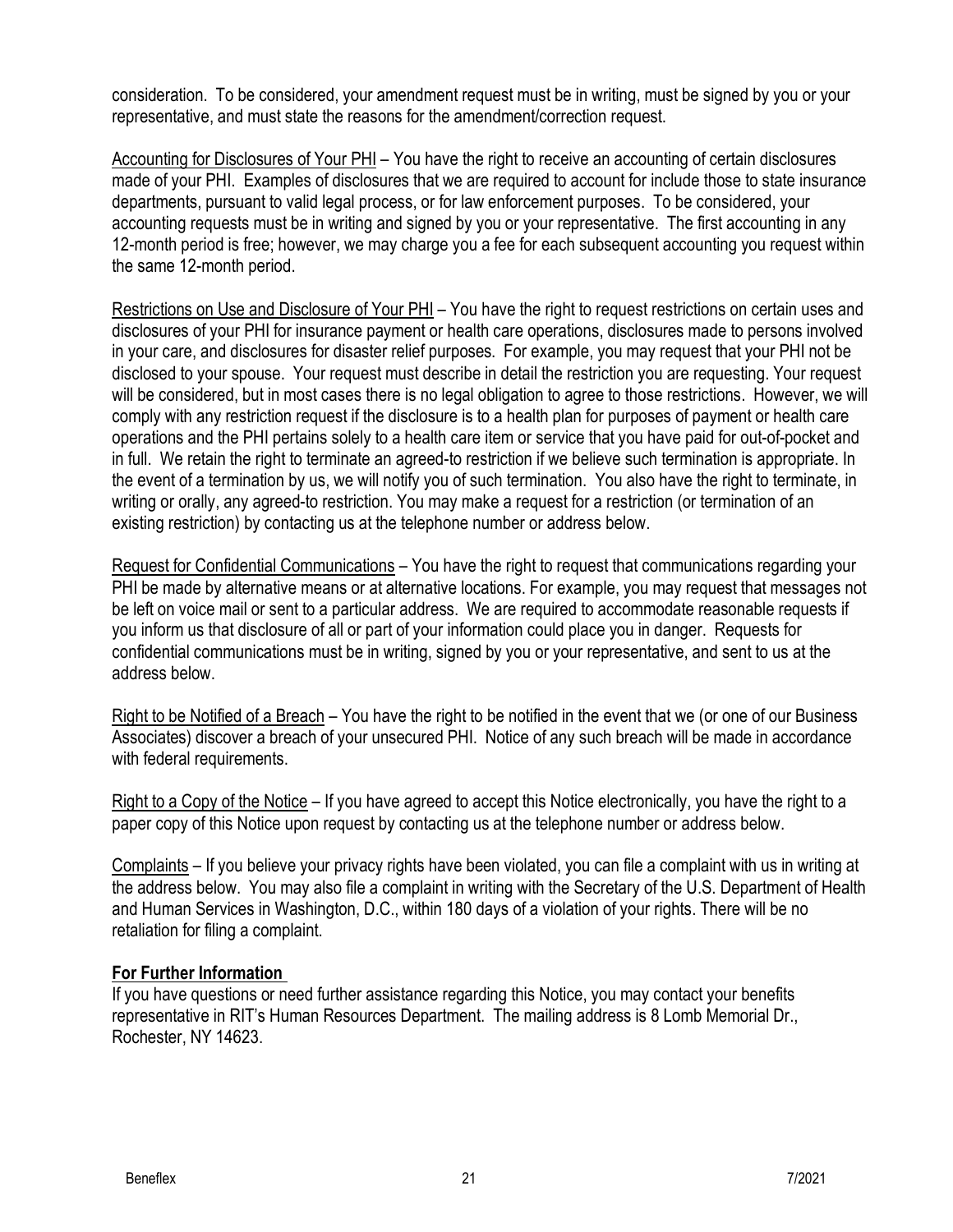## <span id="page-21-0"></span>**Special Enrollment Rights**

Under the Health Insurance Portability and Accountability Act of 1996 ("HIPAA"), you have a right to apply for medical coverage with Rochester Institute of Technology (RIT). You should read this information even if you waive coverage.

If you are declining coverage for yourself or your dependents (including your spouse) because of other health insurance or group health plan coverage, you may be able to enroll yourself and your dependents in the RIT medical coverage if you or your dependents lose eligibility for the other coverage (or if the employer stops contributing toward your or your dependents' other coverage). However, you must contact RIT Human Resources and request enrollment within 31 days after your or your dependents' other coverage ends (or after the employer stops contributing toward the other coverage).

If you have a new dependent as a result of a marriage, birth, adoption, or placement for adoption, you may be able to enroll yourself and your dependents in the RIT medical coverage. However, you must contact RIT Human Resources and request enrollment within 31 days after the marriage, birth, adoption, or placement for adoption.

If you decline enrollment in RIT medical coverage for yourself or for an eligible dependent (including your spouse) while Medicaid coverage or coverage under a state children's health insurance program is in effect, you may be able to enroll yourself and your dependents in an RIT medical plan if you or your dependents lose eligibility for that other coverage. However, you must contact RIT Human Resources and request enrollment within 60 days after your or your dependents' coverage ends under Medicaid or a state children's health insurance program.

If you or your dependents (including your spouse) become eligible for a state premium assistance subsidy from Medicaid or through a state children's health insurance program with respect to coverage, you may be able to enroll yourself and your dependents in that plan. However, you must request enrollment within 60 days after your or your dependents' determination of eligibility for such assistance.

To request a special enrollment or obtain more information, feel free to contact the Human Resources Department.

## <span id="page-21-1"></span>**Administrative Claim Procedures**

Claims concerning eligibility, participation, contributions, or other aspects of the operation of the Plan should be in writing and directed to the Plan Administrator; this section does not apply to claims for benefits under the Plan. The Plan Administrator will generally notify you of its decision within 90 days after it receives your claim.

However, if the Plan Administrator determines that special circumstances require an extension of time to decide your claim, the Plan Administrator may obtain an additional 90 days to decide the claim. Before obtaining this extension, the Plan Administrator will notify you, in writing and before the end of the initial 90-day period, of the special circumstances requiring the extension and the date by which the Plan Administrator expects to render a decision.

If your claim is denied in whole or in part, the Plan Administrator will provide you with a written or electronic notice that explains the reason or reasons for the decision, including specific references to Plan provisions upon which the decision is based, a description of any additional material or information that might be helpful to decide the claim (including an explanation of why that information may be necessary), a description of the appeals procedures and applicable filing deadlines and your right to bring an action under Section 502(a) of ERISA.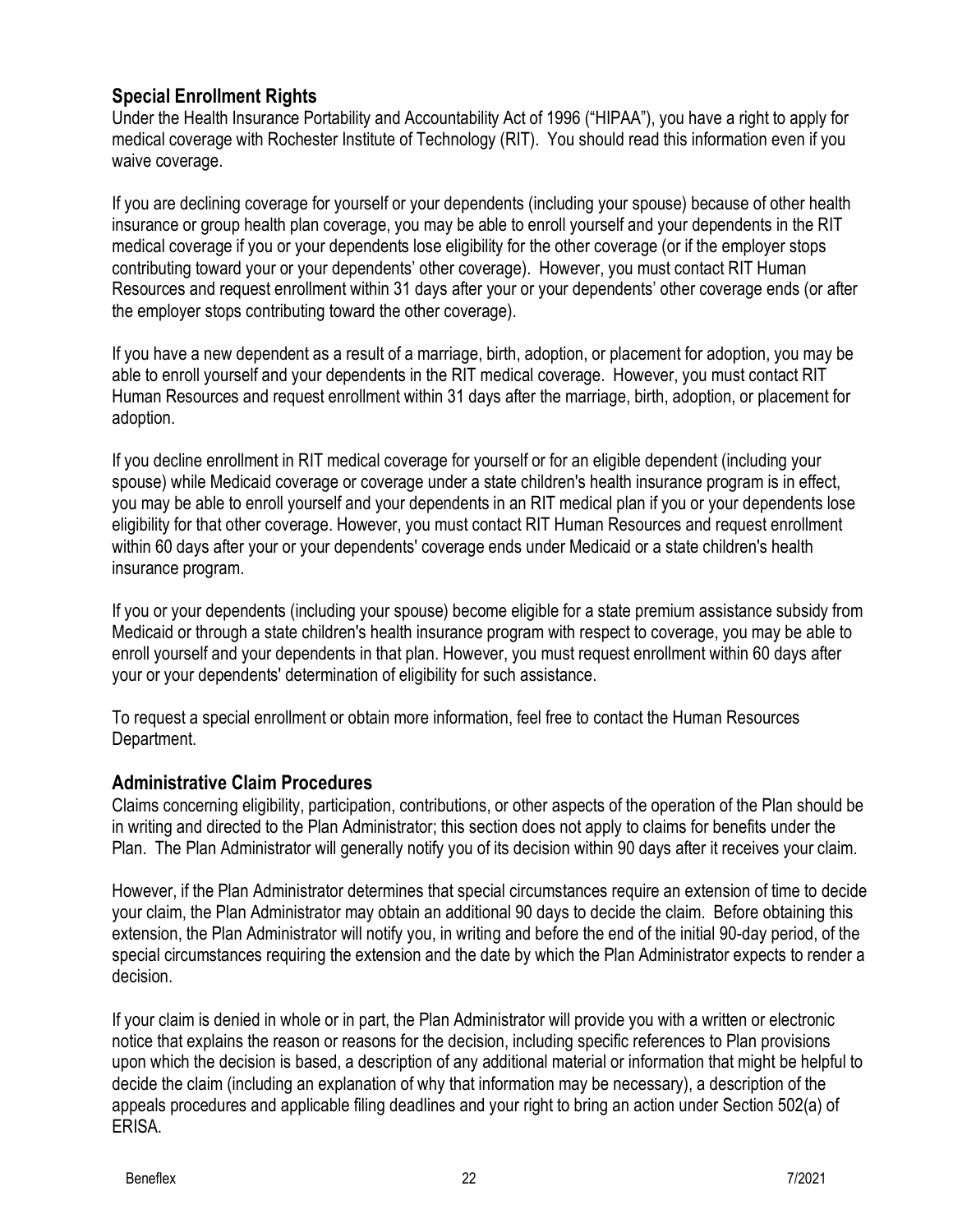If you disagree with the decision reached by the Plan Administrator, you may submit a written appeal to the Plan Administrator requesting a review of the decision. Your written appeal must be submitted within 60 days of receiving the Plan Administrator's decision and should clearly state why you disagree with the Plan Administrator's decision. You may submit written comments, documents, records and other information relating to the claim even if such information was not submitted in connection with the initial claim for benefits. Additionally, upon request and free of charge, you may have reasonable access to and copies of all documents, records and other information relevant to the claim.

The Plan Administrator will generally decide your appeal within 60 days after it is received. However, if the Plan Administrator determines that special circumstances require an extension of time to decide the claim, it may obtain an additional 60 days to decide the claim. Before obtaining this extension, the Plan Administrator will notify you, in writing and before the end of the initial 60-day period, of the special circumstances requiring the extension and the date by which it expects to render a decision.

The Plan Administrator will provide you with written or electronic notice of its decision. In the case of an adverse decision, the notice will explain the reason or reasons for the decision, include specific references to Plan provisions upon which the decision is based, and indicate that you are entitled to, upon request and free of charge, reasonable access to and copies of documents, records, and other information relevant to the claim. Additionally, the notice will include a statement regarding your right to bring an action under Section 502(a) of ERISA. Generally, you must exhaust your internal administrative appeal rights before you can bring a legal action against the Plan. The Plan Administrator has full discretionary power to construe and interpret the Plan and its decisions are final and binding on all parties.